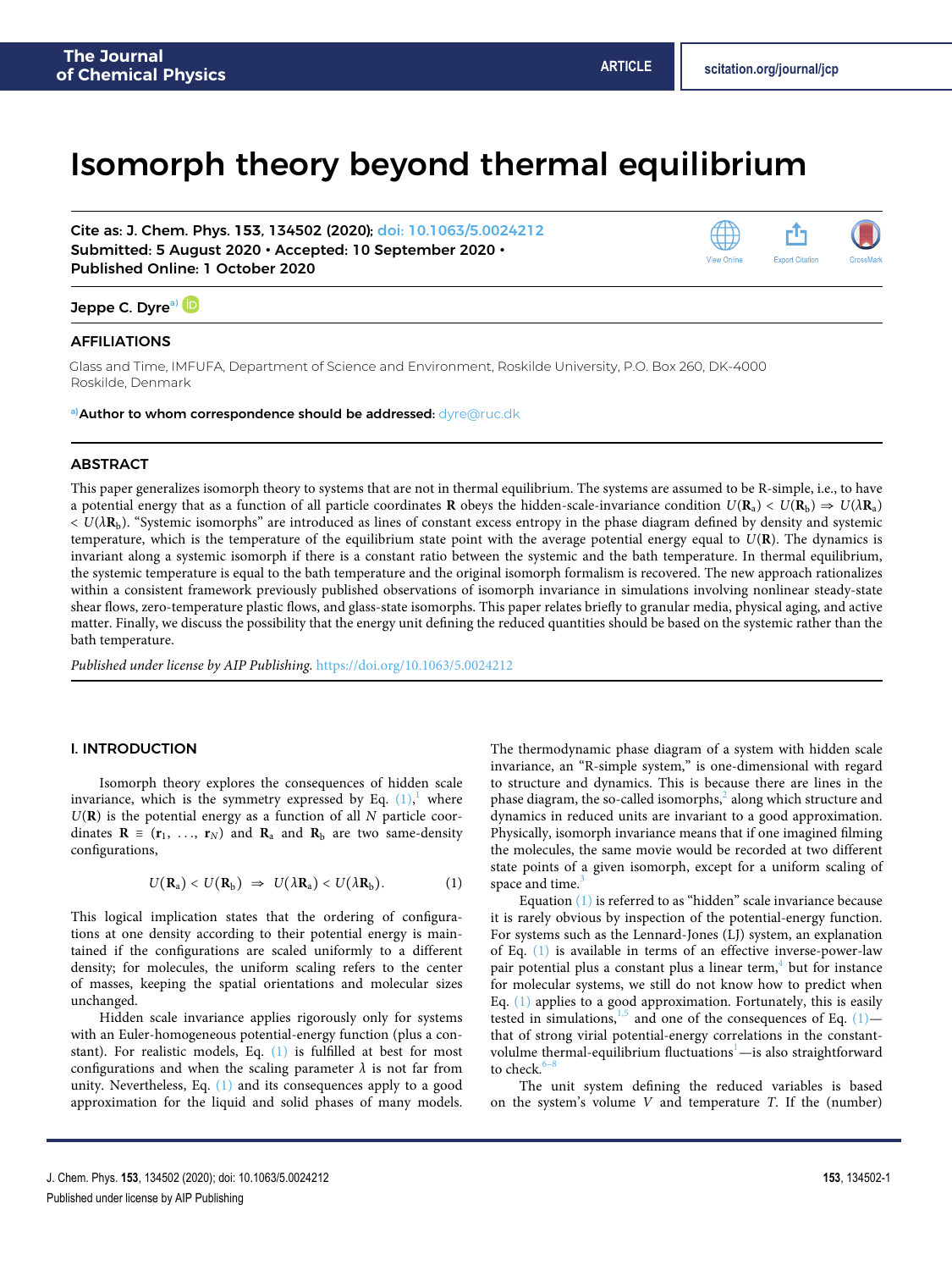density is  $\rho \equiv N/V$ , the length, energy, and time units are, respectively,<sup>[2](#page-10-1)</sup>

$$
l_0 = \rho^{-1/3}
$$
,  $e_0 = k_B T$ ,  $t_0 = \rho^{-1/3} \sqrt{\frac{\langle m \rangle}{k_B T}}$ . (2)

Here,  $\langle m \rangle$  is the average particle mass. Equation [\(2\)](#page-1-0) refers to Newtonian dynamics; Brownian dynamics has the same length and energy units, but a different time unit.<sup>[2](#page-10-1)</sup> All quantities can be made dimensionless by reference to the above units. The term "reduced" refers to the resulting dimensionless quantity. Reduced quantities are denoted by a tilde, for instance,

$$
\tilde{\mathbf{R}} \equiv \rho^{1/3} \mathbf{R}.
$$
 (3)

Although not widely used, the state-point-dependent unit system defined by Eq. [\(2\)](#page-1-0) is far from new. It was used already by Andrade in his papers on viscosity from the  $1930s^{9,10}$  $1930s^{9,10}$  $1930s^{9,10}$  $1930s^{9,10}$  because this is the natural unit system when a liquid is approximated by a hardsphere system. $11$  Reduced units also arise in the proof that systems with an Euler-homogeneous potential-energy function have invariant physics along the lines in the thermodynamic phase diagram given by  $\rho^{n/3}/T =$  Const. where the scaling exponent *n* is defined by  $U(\lambda \mathbf{R}) = \lambda^{-n} U(\mathbf{R}).^{12-14}$  $U(\lambda \mathbf{R}) = \lambda^{-n} U(\mathbf{R}).^{12-14}$  $U(\lambda \mathbf{R}) = \lambda^{-n} U(\mathbf{R}).^{12-14}$  Finally, reduced units are crucial in Rosenfeld's seminal paper from 1977 introducing excess-entropy scaling. $3,15$  $3,15$  Reduced units are sometimes referred to as "macroscopic" because they are defined in terms of thermodynamic quantities, $\frac{16}{16}$  $\frac{16}{16}$  $\frac{16}{16}$  not in terms of microscopic quantities like the standard state-point-independent molecular-dynamics (MD) units. $17,18$  $17,18$ 

The existence of isomorphs has mainly been validated in computer simulations, although some predictions of the isomorph theory have also been confirmed in experiments.<sup>[19](#page-10-16)[–22](#page-10-17)</sup> Computer simulated systems for which isomorph-theory predictions apply include, e.g., LJ-type liquids,  $2,4,23,24$  $2,4,23,24$  $2,4,23,24$  $2,4,23,24$  the gas, liquid, and solid phases of the low-temperature exponential repulsive (EXP) pairpotential system, $25,26$  $25,26$  simple molecular models, $8,27,28$  $8,27,28$  $8,27,28$  polydisperse systems, $29$  crystals, $30$  nano-confined liquids, $31$  polymer-like flexible molecules,  $32$  metals,  $33,34$  $33,34$  and plasmas.  $35,36$  $35,36$  Experimental findings that can be rationalized within the isomorph-theory frame-work (which incidentally also accounts for exceptions<sup>[2](#page-10-1)[,3,](#page-10-2)[37](#page-11-0)</sup>) include density-scaling<sup>[2,](#page-10-1)38-[41](#page-11-2)</sup> and isochronal superposition.<sup>[19](#page-10-16)[,22,](#page-10-17)[42](#page-11-3)-44</sup> Further regularities that may be explained by the isomorph theory include instantaneous equilibration for a jump on an isochrone, $2,8$  $2,8$  the quasiuniversality of simple liquids, $11,45$  $11,45$  how physical quantities vary along the melting line,  $46,47$  $46,47$  excess-entropy scaling,  $3,48$  $3,48$  and the Stokes–Einstein relation.<sup>4</sup>

The above examples all refer to equilibrium conditions, and indeed, thermal equilibrium is a prerequisite of the current iso-morph theory.<sup>[1,](#page-10-0)[2](#page-10-1)[,11](#page-10-9)</sup> A few papers have also demonstrated isomorph invariance under non-equilibrium conditions, however, such as steady-state shear flows of liquids and glasses.<sup>[50–](#page-11-10)[52](#page-11-11)</sup> This shows the need for generalizing isomorph theory to systems that are not in thermal equilibrium, which is further emphasized by the fact demonstrated below that the explanations given so far for isomorph invariance in non-equilibrium systems are not consistent.

This paper shows that Eq. [\(1\)](#page-0-1) allows for a more general isomorph theory. Although this paper is self-contained, it will be easier

to read for persons familiar with isomorph theory on the level of the reviews given in Refs. [3,](#page-10-2) [11,](#page-10-9) [37,](#page-11-0) and [53.](#page-11-12)

## <span id="page-1-0"></span>II. BACKGROUND: THE EQUILIBRIUM THEORY

This section summarizes the existing isomorph theory.<sup>[1](#page-10-0)[,2](#page-10-1)</sup> For a system in thermal equilibrium at density *ρ* and temperature T, the excess entropy  $S_{\text{ex}}$  is defined as the entropy minus that of an ideal gas at the same density and temperature. Since an ideal gas is maximally disordered, one always has  $S_{ex} \le 0$ . Any state point of the thermodynamic phase diagram is fully characterized by two thermodynamic variables, for instance, *ρ* and T,  $ρ$  and S<sub>ex</sub>, T and S<sub>ex</sub>,  $ρ$  and the average potential energy U, U and Sex, etc. We define the microscopic excess-entropy function  $S_{\text{ex}}(\mathbf{R})$  by<sup>[1](#page-10-0)</sup>

<span id="page-1-1"></span>
$$
S_{\text{ex}}(\mathbf{R}) \equiv S_{\text{ex}}(\rho, U(\mathbf{R})). \tag{4}
$$

This is short-hand notation for the following: if  $S_{\text{ex}}(\rho, U)$  is the excess entropy of the equilibrium state point  $(\rho, U)$ ,  $S_{\text{ex}}(R)$  is defined as  $S_{\text{ex}}(\rho, U)$  evaluated by substituting  $U = U(\mathbf{R})$ . It follows that, except for an additive constant, the microscopic excess entropy  $S_{ex}(\mathbf{R})$  is the logarithm of the number of configurations with the same density and potential energy as **R**. Note that  $S_{ex}(\mathbf{R})$  is also defined if **R** is not a typical equilibrium configuration of some state point. The only requirement is that the configuration is spatially homogeneous and, for instance, has no big holes because otherwise a proper density cannot be identified. We shall henceforth only consider such configurations. Inverting Eq. [\(4\)](#page-1-1) leads to

<span id="page-1-2"></span>
$$
U(\mathbf{R}) = U(\rho, S_{\text{ex}}(\mathbf{R})), \qquad (5)
$$

where  $U(\rho, S_{\text{ex}})$  is the thermodynamic average potential energy of the state point  $(\rho, S_{\text{ex}})$ .

All said so far is general. Reference [1](#page-10-0) showed that the hiddenscale-invariance condition [Eq.  $(1)$ ] implies that the function  $S_{ex}(\mathbf{R})$ is scale invariant, i.e.,  $S_{ex}(\lambda \mathbf{R}) = S_{ex}(\mathbf{R})$ . In this case,  $S_{ex}(\mathbf{R})$  depends merely on the configuration's reduced coordinate vector  $\tilde{\mathbf{R}}$ ,

<span id="page-1-4"></span><span id="page-1-3"></span>
$$
S_{\rm ex}(\mathbf{R}) = S_{\rm ex}(\tilde{\mathbf{R}}), \tag{6}
$$

and Eq. [\(5\)](#page-1-2) becomes

$$
U(\mathbf{R}) = U(\rho, S_{\text{ex}}(\tilde{\mathbf{R}})). \tag{7}
$$

This summarizes the 20[1](#page-10-0)4 version of isomorph theory, $^{\rm l}$  the original version of which appeared in [2](#page-10-1)009. $\frac{2}{x}$ 

All identities of the current isomorph theory may be derived from Eq.  $(7)$ , which is also the basis for the non-equilibrium generalization developed in Sec. [III.](#page-2-0) For instance, Eq. [\(7\)](#page-1-3) implies strong correlations between the constant-volume equilibrium fluctuations of the virial W and the potential energy,  $\Delta W \cong \gamma \Delta U,^{4,6,7}$  $\Delta W \cong \gamma \Delta U,^{4,6,7}$  $\Delta W \cong \gamma \Delta U,^{4,6,7}$  $\Delta W \cong \gamma \Delta U,^{4,6,7}$  $\Delta W \cong \gamma \Delta U,^{4,6,7}$  with the so-called density-scaling exponent *γ* given<sup>[2](#page-10-1)</sup> by

<span id="page-1-5"></span>
$$
\gamma \equiv \left(\frac{\partial \ln T}{\partial \ln \rho}\right)_{S_{\text{ex}}} = \frac{\langle \Delta U \Delta W \rangle}{\langle (\Delta U)^2 \rangle}.
$$
 (8)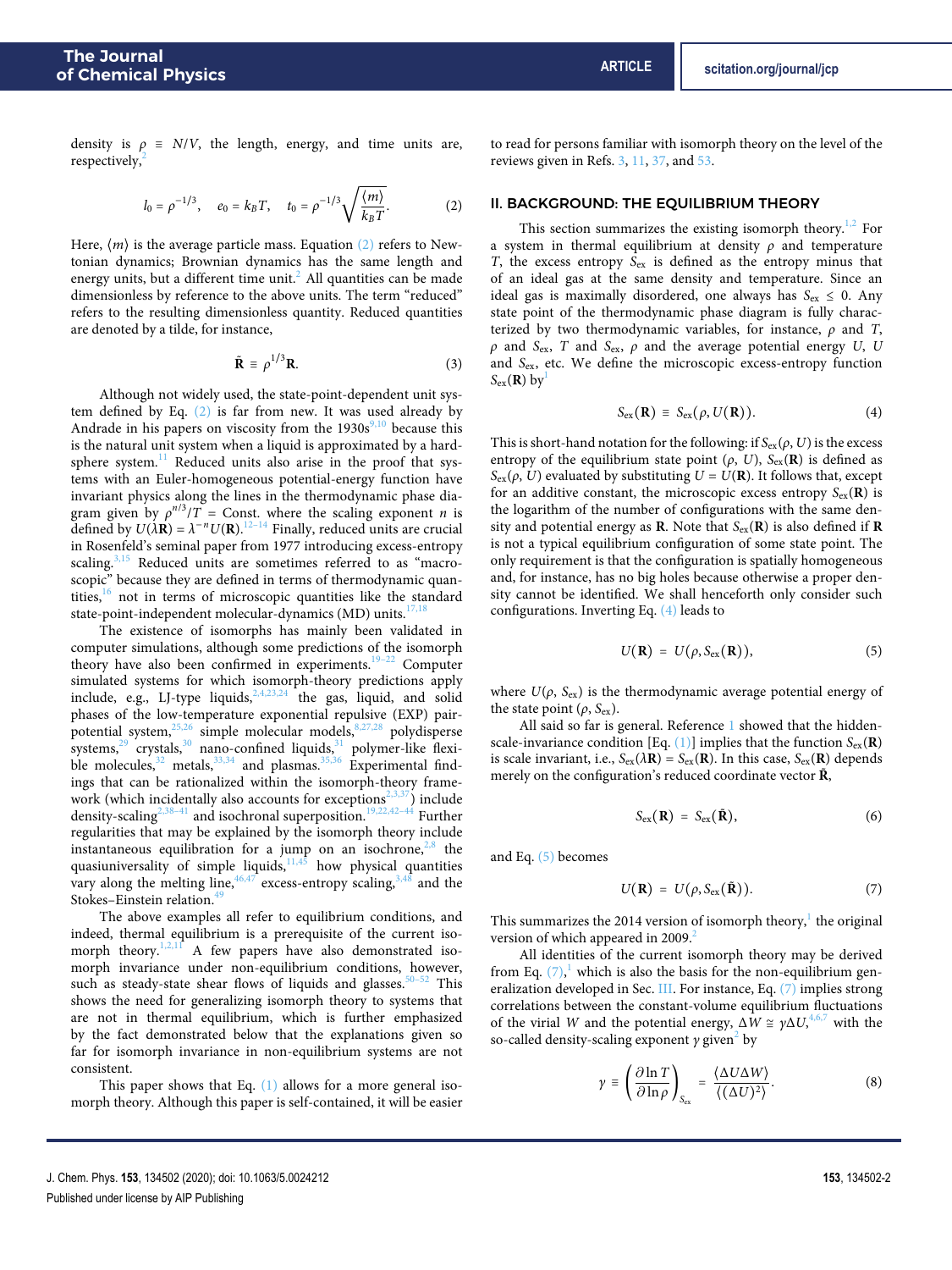The second equality sign is a general statistical–mechanical identity that allows for calculating *γ* from constant-volume equilibrium fluctuations. If Eq. [\(7\)](#page-1-3) were rigorously obeyed for all configurations, there would be perfect correlations, i.e., ΔW = *γ*ΔU, but as mentioned isomorph theory is usually only approximate.

By means of the thermodynamic identity  $T = (\partial U/\partial S_{\text{ex}})_\rho$ , a first-order Taylor expansion of Eq. [\(7\)](#page-1-3) at the state point ( $\rho$ ,  $S_{\rm ex}$ ) leads<sup>[1](#page-10-0)</sup> to

$$
U(\mathbf{R}) \cong U(\rho, S_{\text{ex}}) + T(\rho, S_{\text{ex}}) (S_{\text{ex}}(\tilde{\mathbf{R}}) - S_{\text{ex}}).
$$
 (9)

Consider now two equilibrium state points  $(\rho_1, T_1)$  and  $(\rho_2, T_2)$ with the average potential energies  $U_1$  and  $U_2$  and the same excess entropy Sex. Suppose **R**<sup>1</sup> and **R**<sup>2</sup> are equilibrium configurations of the state points with the same reduced coordinates, i.e., obeying  $\rho_1^{1/3}$ **R**<sub>1</sub> =  $\rho_2^{1/3}$ **R**<sub>2</sub> = **R**<sup>*.*</sup> Equation [\(9\)](#page-2-1) then implies by elimination of the common factor  $S_{ex}(\tilde{\mathbf{R}})$  –  $S_{ex}$  that with  $T_1 \equiv T(\rho_1, S_{ex})$  and  $T_2 \equiv T(\rho_2, S_{\text{ex}})$ , one has

$$
\frac{U(\mathbf{R}_1) - U_1}{k_B T_1} \cong \frac{U(\mathbf{R}_2) - U_2}{k_B T_2}.
$$
 (10)

This means that (where  $C_{12}$  is a constant)

$$
e^{-U(\mathbf{R}_1)/k_B T_1} \cong C_{12} e^{-U(\mathbf{R}_2)/k_B T_2}.
$$
 (11)

Equation  $(11)$  is the 2009 definition of an isomorph in the equilib-rium phase diagram,<sup>[2](#page-10-1)</sup> stating that along an isomorph, the canonical probabilities of configurations that scale uniformly into one another are identical  $(C_{12}$  disappears when the probabilities are normalized). It was assumed that the system in question is "strongly correlating" (=R-simple) in the sense that the equilibrium constant-density virial potential-energy fluctuations have a Pearson correlation coefficient larger than 0.9. At the time, isomorphs were not defined to be configurational adiabats ( $S_{\text{ex}}$  = Const.), but shown to be so from Eq. [\(11\).](#page-2-2) In contrast, the 2014 version of the theory defines isomorphs as the configurational adiabats of an R-simple system.<sup>[1](#page-10-0)</sup>

Equation [\(7\)](#page-1-3) implies invariant dynamics along isomorphs because the reduced force depends only on given configuration's reduced coordinates. To demonstrate this, we define the collective force vector **F** as the vector of all particle forces  $\mathbf{F} \equiv (\mathbf{F}_1, \ldots, \mathbf{F}_N)$ . It is straightforward to show that Newton's second law in reduced coordinates is  $\tilde{\mathbf{F}} = d^2 \tilde{\mathbf{R}} / d\tilde{t}^2$ , assuming here, for simplicity, identical particle masses (absorbed into the reduced time). If the reduced force  $\tilde{F}$  depends only on a given configuration's reduced coordinates, the equation of motion has no reference to the density and is therefore the same for configurations that scale uniformly into one another, i.e., along an isomorph. This implies isomorph-invariant dynamics.

To show that  $\tilde{F} = \tilde{F}(\tilde{R})$  for an equilibrium R-simple system, note that according to Eq. [\(2\),](#page-1-0) the reduced force is given by  $\tilde{\mathbf{F}} = \rho^{-1/3}$ **F**/ $k_B T$  (a force times a length is an energy). Since **F** =  $\nabla U(\mathbf{R})$ , we get  $\tilde{\mathbf{F}} = -\rho^{-1/3}\nabla U(\mathbf{R})/k_BT$ , which via  $\rho^{-1/3}\nabla = \tilde{\nabla}$  and Eq. [\(7\)](#page-1-3) implies that

$$
\tilde{\mathbf{F}} = -\tilde{\nabla} U(\rho, S_{\text{ex}}(\tilde{\mathbf{R}}))/k_B T \n= -\left(\frac{\partial U(\rho, S_{\text{ex}}(\tilde{\mathbf{R}}))}{\partial S_{\text{ex}}}\right)_{\rho} \tilde{\nabla} S_{\text{ex}}(\tilde{\mathbf{R}})/k_B T.
$$
\n(12)

The notation  $\left( \partial U(\rho,S_{\rm ex}(\tilde{\bf R})) / \partial S_{\rm ex} \right)_{\rho}$  means the standard thermodynamic derivative  $(\partial U(\rho, S_{\rm ex})/\partial S_{\rm ex})_\rho$  into which  $S_{\rm ex} = S_{\rm ex}(\tilde{\bf R})$  is substituted. Recalling that  $T = (\partial U/\partial S_{\text{ex}})_\rho$ , in terms of the reduced excess entropy  $\tilde{S}_{ex} \equiv S_{ex}/k_B$  Eq. [\(12\)](#page-2-3) becomes

<span id="page-2-3"></span>
$$
\tilde{\mathbf{F}} = -\tilde{\nabla}\tilde{\mathbf{S}}_{\text{ex}}(\tilde{\mathbf{R}}). \tag{13}
$$

<span id="page-2-1"></span>This demonstrates that  $\mathbf{\tilde{F}}$  for equilibrium configurations is a function only of the configurations' reduced coordinates, ensuring invariant dynamics along the isomorphs. If the reduced dynamics is isomorph invariant, by time averaging one finds as a consequence invariance of the reduced-unit structure. Thus both structure and dynamics are invariant along a systemic isomorph whenever the reduced force is a function of the reduced coordinates.

## <span id="page-2-5"></span><span id="page-2-0"></span>III. GENERALIZING ISOMORPH THEORY TO SYSTEMS THAT ARE NOT IN THERMAL EQUILIBRIUM

In this section, we introduce systemic isomorphs as lines of constant excess entropy in the phase diagram defined by density and systemic temperature. Any configuration of an R-simple system identifies a systemic isomorph, whether or not the configuration is typical for an equilibrium state point.

#### <span id="page-2-2"></span>A. The systemic temperature  $T_s$

In the expression for  $\tilde{F}$  in Eq. [\(12\),](#page-2-3) the derivative of the thermodynamic equilibrium function  $U(\rho, S_{ex})$  with respect to  $S_{ex}$  evaluated at  $S_{\text{ex}} = S_{\text{ex}}(\mathbf{\tilde{R}})$  appears. In thermal equilibrium this derivative is T, but in more general contexts, a separate name is needed for it. For any configuration **R**, the *systemic temperature*  $T_s(\mathbf{R})$  is defined $54$  by

$$
T_{\rm s}(\mathbf{R}) \equiv \left( \frac{\partial U(\rho, S_{\rm ex}(\mathbf{R}))}{\partial S_{\rm ex}} \right)_{\rho}.
$$
 (14)

Just as the definition of  $S_{ex}(\mathbf{R})$  in Eq. [\(4\)](#page-1-1) does not assume hidden scale invariance, the same is the case for Eq.  $(14)$ . We emphasize that it is always the equilibrium function  $U(\rho, S_{ex})$  that appears in Eq. [\(14\).](#page-2-4) Thermal equilibrium is characterized by

<span id="page-2-4"></span>
$$
T_{\rm s}(\mathbf{R}) \cong T,\tag{15}
$$

in which the symbol  $\cong$  indicates the existence of small fluctuations that vanish in the thermodynamic limit.

Although Eq.  $(14)$  may appear abstract, calculating  $T_s(\mathbf{R})$  in a simulation is straightforward. One makes use of the fact that  $T_s(\mathbf{R})$ is the equilibrium temperature  $T_{eq}$  of the thermodynamic state point with the density of **R** and with excess entropy equal to  $S_{ex}(\mathbf{R})$ . By the definition of  $S_{ex}(\mathbf{R})$ , this means that  $T_s(\mathbf{R})$  is the equilibrium temperature of the state point with density *ρ* and average potential energy  $U(R)$ . Restricting henceforth to R-simple systems and using Eq.  $(6)$ , we summarize these identities as follows: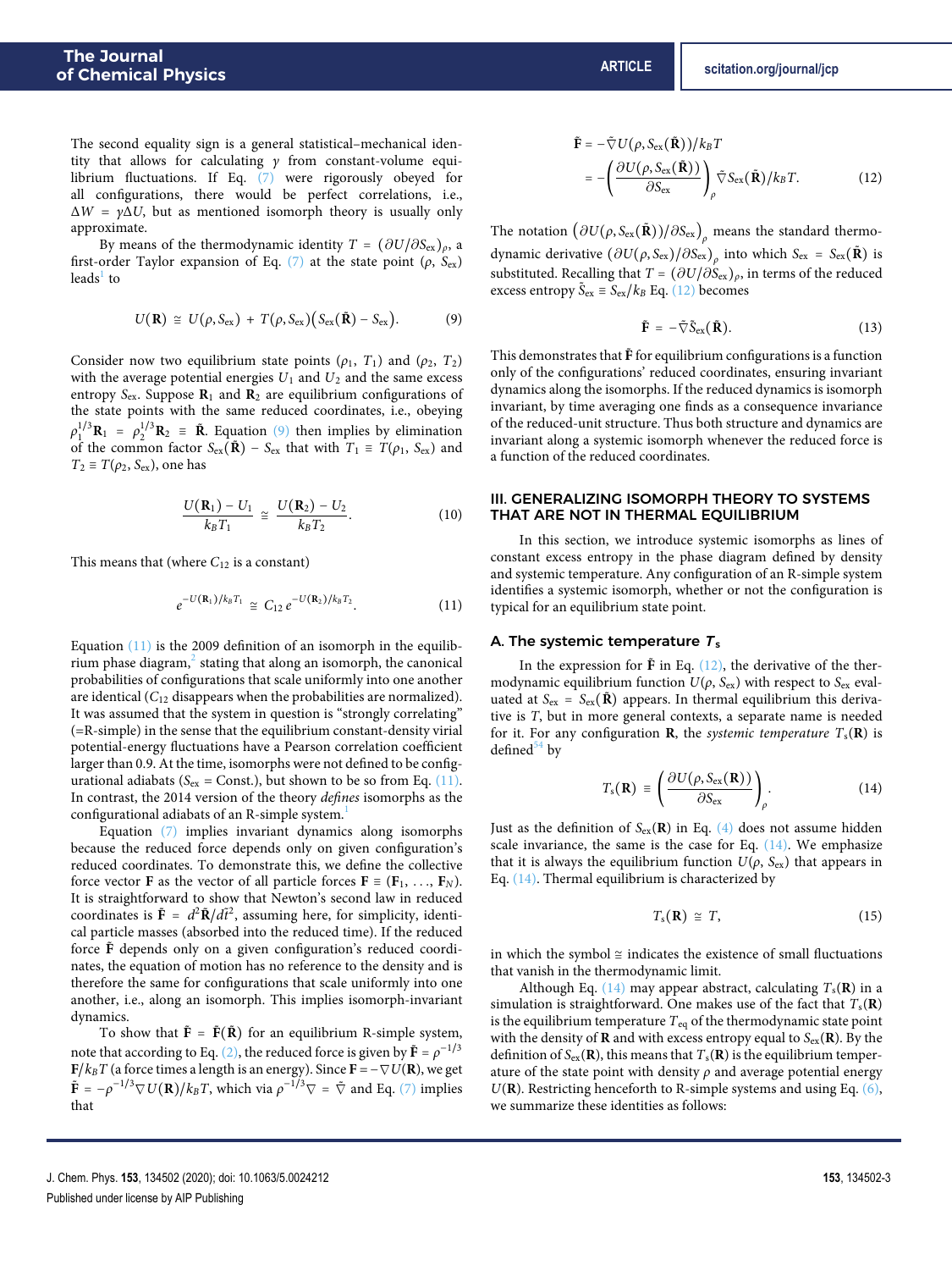$$
T_{\rm s}(\mathbf{R}) = T_{\rm eq}(\rho, S_{\rm ex}(\tilde{\mathbf{R}})) = T_{\rm eq}(\rho, U(\mathbf{R})). \tag{16}
$$

The last equality sign makes it possible to find  $T_s(\mathbf{R})$  from simulations by mapping out numerically the thermodynamic equilibrium function  $U$ ( $ρ$ ,  $T$ ) and inverting it to obtain  $T_{eq}(ρ, U)$ . [Figure 1](#page-3-0) illustrates the situation.

Note, incidentally, that when a configuration is scaled uniformly,  $T_s(\lambda \mathbf{R})$  is controlled by the equilibrium temperature's density dependence at fixed excess entropy,

$$
T_{\rm s}(\lambda \mathbf{R}) = T_{\rm eq}(\lambda^{-3} \rho, S_{\rm ex}(\tilde{\mathbf{R}})). \tag{17}
$$

#### <span id="page-3-2"></span>B. Systemic isomorphs

Any configuration **R** is associated with a density *ρ* and a systemic temperature  $T_s(\mathbf{R})$ . Consequently, it may be mapped onto the two-dimensional "systemic" phase diagram defined by  $\rho$  and  $T_s$ . This is in contrast to the standard thermodynamic  $(\rho, T)$  phase diagram onto which only equilibrium configurations may be mapped.

Equation [\(16\)](#page-3-1) implies that each state point in the systemic phase diagram has a well-defined excess entropy, which is the excess entropy of the equilibrium state point with density *ρ* and temperature equal to  $T_s$ . Standard isomorphs are the curves of constant excess entropy in the equilibrium thermodynamic phase diagram.<sup>[1,](#page-10-0)[2](#page-10-1)</sup> We define a systemic isomorph as a curve of constant excess entropy in the systemic phase diagram. Since  $S_{ex}$  at the systemic state point  $(\rho, T_s)$  is equal to the equilibrium excess entropy of the state point with density  $\rho$  and temperature equal to  $T_s$  [Eq. [\(16\)\]](#page-3-1), drawing the systemic isomorphs in the systemic phase diagram results in the very same set of curves as drawing the standard isomorphs in the thermodynamic phase diagram. The difference is that, as mentioned, any configuration is associated with a systemic isomorph, whereas the standard isomorphs involve only equilibrated configurations. The relation between the two phase diagrams is illustrated in [Fig. 2.](#page-4-0)

### <span id="page-3-3"></span><span id="page-3-1"></span>C.  $T_s/T$  controls the reduced-unit dynamics

This section establishes the condition for invariant dynamics along a systemic isomorph. The setting is that of an ensemble  $\mathfrak{M} = \{ \mathbf{R} \}$  of generally non-equilibrium configurations **R** of an Rsimple system with the same density and excess entropy. More precisely, it is assumed that the relative fluctuations of  $S_{ex}(\mathbf{R})$  go to zero in the thermodynamic limit. This is the case if the mean-square potential-energy fluctuation is proportional to the system size, which applies for all systems without long-range interactions. Since  $S_{ex}(\mathbf{R})$ depends only on the reduced coordinates of **R** [Eq. [\(6\)\]](#page-1-4), scaling the configurations of M uniformly to a different density moves M along a systemic isomorph. The question is whether the dynamics is invariant if the temperature  $T$  is adjusted appropriately in the process; the answer is yes as we shall see.

We regard both the density  $\rho$  and the heat-bath temperature T as externally controlled variables. The two standard realizations of this are Brownian (Langevin) dynamics and Nose–Hoover NVT dynamics, each of which is considered below where the case of a Gaussian isokinetic thermostat is also discussed.

Consider first Brownian dynamics, which was dealt with in detail in Ref. [54](#page-11-13) that introduced the concept of a systemic temperature in connection with physical aging. The Langevin equation of motion is

$$
\dot{\mathbf{R}} = -\mu \nabla U(\mathbf{R}) + \eta(t). \tag{18}
$$

Here,  $\mu$  is a constant and the noise vector  $\eta(t)$  consists of Gaussian random variables *η*i(t), obeying

$$
\langle \eta_i(t) \eta_j(t') \rangle = 2\mu k_B T \delta_{ij} \delta(t-t'). \qquad (19)
$$

The corresponding Smoluchowski equation for the probability distribution  $P(\mathbf{R}, t)$  is

$$
\frac{\partial P(\mathbf{R},t)}{\partial t} = \mu \nabla \cdot (\nabla U(\mathbf{R}) P(\mathbf{R},t) + k_B T \nabla P(\mathbf{R},t)), \quad (20)
$$

which, in reduced coordinates, becomes<sup>[54](#page-11-13)</sup>

(b)

<span id="page-3-0"></span>

**FIG. 1**. The systemic temperature *T*s(**R**) is defined for any configuration **R** of any system, i.e., also for systems that are not R-simple. This figure summarizes the general situation. (a) illustrates that the systemic temperature for a given configuration is defined from its density *ρ* and excess entropy *S*ex(**R**) [for an R-simple system, the excess entropy depends only on the configuration's reduced coordinates and  $S_{ex}(\mathbf{R})$  may be replaced by  $S_{ex}(\mathbf{\hat{R}})$ ]. The systemic temperature is the temperature of the equilibrium state point with density  $\rho$  and excess entropy  $S_{ex}(\mathbf{R})$ . In equilibrium at temperature *T*, the systemic temperature obeys  $T_s(\mathbf{R}) \cong T$  with fluctuations that go to zero in the thermodynamic limit. (b) shows how to identify  $T_s(\mathbf{R})$ , in practice, from the density and the potential energy:  $T_s(\mathbf{R})$  is the temperature of the equilibrium state point with density *ρ* and average potential energy equal to *U*(**R**).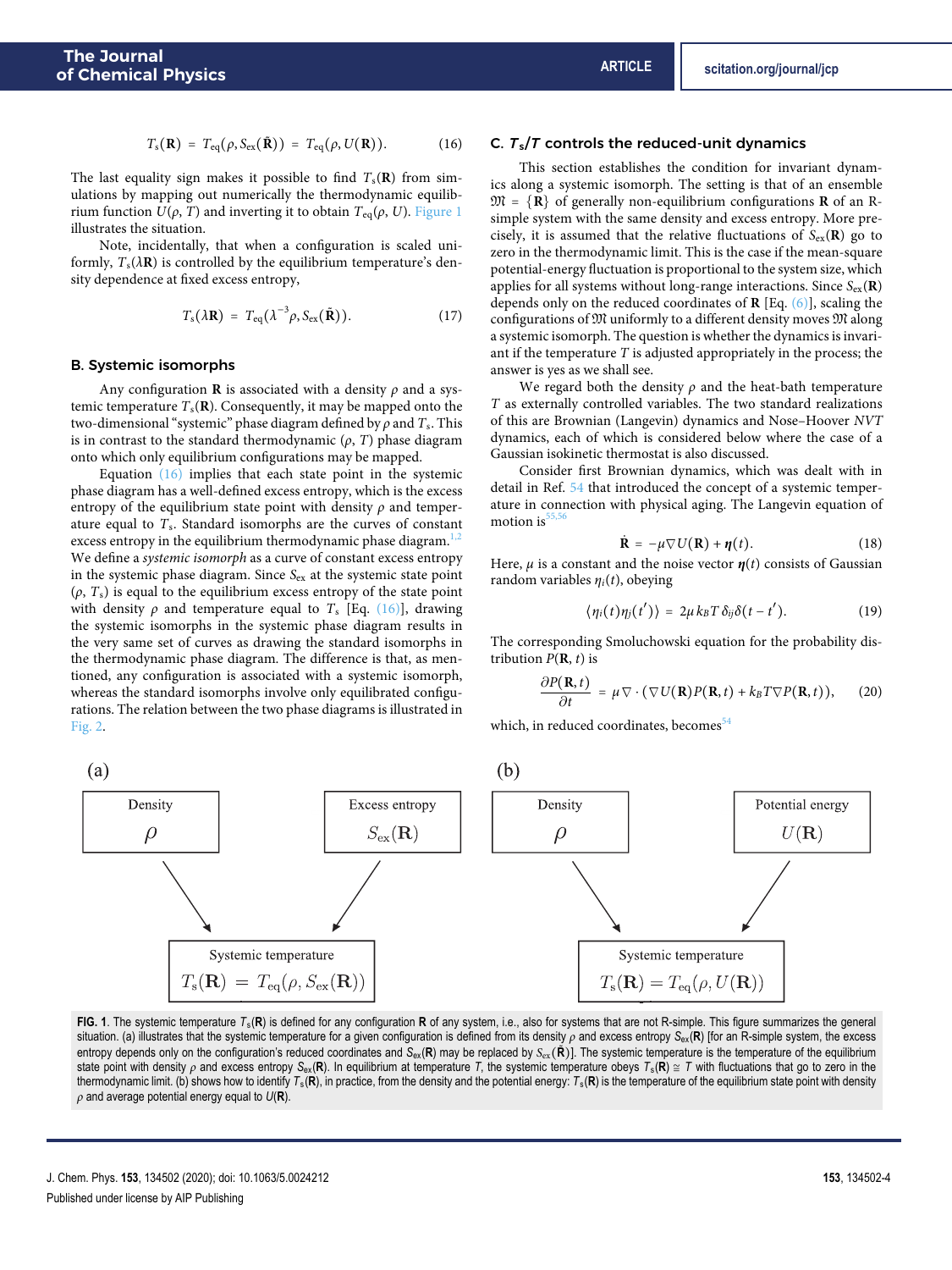<span id="page-4-0"></span>



**FIG. 2**. Relation between the systemic phase diagram defined by  $\rho$  and  $T_s$ and the standard thermodynamic phase diagram defined by *ρ* and *T*. In thermal equilibrium,  $T_s = T$  and the two phase diagrams are identical. In this case, the systemic isomorphs reduce to equilibrium isomorphs.<sup>[1](#page-10-0)[,2](#page-10-1)</sup> Out-ofequilibrium situations are characterized by  $T_s \neq T$ ; here, both phase diagrams are needed.

$$
\frac{\partial P(\tilde{\mathbf{R}},\tilde{t})}{\partial \tilde{t}} = \tilde{\nabla} \cdot \left( \frac{T_s(\mathbf{R})}{T} \tilde{\nabla} \tilde{S}_{ex}(\tilde{\mathbf{R}}) P(\tilde{\mathbf{R}},\tilde{t}) + \tilde{\nabla} P(\tilde{\mathbf{R}},\tilde{t}) \right). \tag{21}
$$

Here, one may replace  $T_s(\mathbf{R})$  by a constant  $T_s$  because the systemic temperature fluctuations as mentioned go to zero in the thermodynamic limit. Equation [\(21\)](#page-4-1) has no reference to the density except via a possible density dependence of  $T_s$ . This means that systems scaled to a different density will follow the same reduced-time evolution if  $T_s/T$  is the same. The condition for invariant dynamics along a systemic isomorph is therefore

$$
\frac{T_s}{T} = \text{Inv.}
$$
 (22)

We proceed to show that the same invariance condition applies for Nose–Hoover NVT dynamics. If  $\mathbf{r}_i$  and  $\mathbf{p}_i$  are, respectively, the position and momentum of particle  $i$  and  $Q$  is the (extensive) Nose–Hoover thermostat time constant, the NVT equations of motion $18$  are

$$
\dot{\mathbf{r}}_i = \frac{\mathbf{p}_i}{m_i},
$$
\n
$$
\dot{\mathbf{p}}_i = \mathbf{F}_i - \xi \mathbf{p}_i,
$$
\n
$$
\dot{\xi} = \left(\sum_i \frac{\mathbf{p}_i^2}{2m_i} - \frac{3}{2} N k_B T\right) / Q.
$$
\n(23)

These equations are made dimensionless by multiplying by combinations of the units given in Eq. [\(2\),](#page-1-0)

$$
\frac{t_0}{l_0}\dot{\mathbf{r}}_i = \frac{t_0}{l_0}\frac{\mathbf{p}_i}{m_i}, \n\frac{t_0^2}{(m)l_0}\dot{\mathbf{p}}_i = \frac{t_0^2}{(m)l_0}\mathbf{F}_i - \frac{t_0^2}{(m)l_0}\xi\mathbf{p}_i, \nt_0^2\dot{\xi} = t_0^2e_0\left(\sum_i\frac{\mathbf{p}_i^2}{2e_0m_i} - \frac{3}{2}Nk_BT/e_0\right)/Q.
$$
\n(24)

The relevant reduced quantities are

$$
\tilde{t} \equiv t/t_0, \quad \tilde{\mathbf{r}} \equiv \mathbf{r}/l_0, \quad \tilde{\mathbf{p}}_i \equiv t_0 \mathbf{p}_i / (\langle m \rangle l_0), \quad \tilde{\mathbf{F}}_i \equiv l_0 \mathbf{F}_i / e_0,
$$
\n
$$
\tilde{\xi} \equiv t_0 \xi, \quad \tilde{m}_i \equiv m_i / \langle m \rangle, \quad \tilde{Q} \equiv Q / (e_0 t_0^2).
$$
\n(25)

If a dot in connection with a reduced variable signals the derivative with respect to the reduced time  $\tilde{t}$ , the reduced NVT equations of motion are

$$
\dot{\tilde{\mathbf{r}}}_{i} = \frac{\tilde{\mathbf{p}}_{i}}{\tilde{m}_{i}},
$$
\n
$$
\dot{\tilde{\mathbf{p}}}_{i} = \tilde{\mathbf{F}}_{i} - \tilde{\xi} \tilde{\mathbf{p}}_{i},
$$
\n
$$
\dot{\tilde{\xi}} = \left(\sum_{i} \frac{\tilde{\mathbf{p}}_{i}^{2}}{2\tilde{m}_{i}} - \frac{3}{2}N\right) / \tilde{Q}.
$$
\n(26)

These equations are independent of the density if the reduced force is a function of the reduced coordinates and if  $\tilde{Q}$  is constant, i.e.,  $Q \propto \rho^{-2/3}$ . The latter condition is not considered further because physically relevant quantities are generally insensitive to the precise value of Q.

<span id="page-4-1"></span>From Eq.  $(12)$  and the definition of  $T_s(\mathbf{R})$  [Eq.  $(14)$ ], the reduced collective force vector  $\tilde{F}$  is given by

<span id="page-4-2"></span>
$$
\tilde{\mathbf{F}} = -\frac{T_{\rm s}(\mathbf{R})}{T} \tilde{\nabla} \tilde{\mathbf{S}}_{\rm ex}(\tilde{\mathbf{R}}). \tag{27}
$$

Since the ensemble of states  $\mathfrak M$  has systemic temperature fluctuations that vanish in the thermodynamic limit,  $T_s(\mathbf{R})$  may be regarded as constant and Eq. [\(27\)](#page-4-2) becomes

<span id="page-4-3"></span>
$$
\tilde{\mathbf{F}} = -\frac{T_s}{T} \tilde{\nabla} \tilde{\mathbf{S}}_{\text{ex}} (\tilde{\mathbf{R}}).
$$
 (28)

<span id="page-4-4"></span>Equation [\(28\)](#page-4-3) implies that the reduced Nose–Hoover NVT dynamics is invariant if temperature and systemic temperature along a systemic isomorph vary with density such that their ratio is constant [Eq. [\(22\)\]](#page-4-4).

Consider finally the Gaussian isokinetic thermostat, which in contrast to the Nose–Hoover algorithm keeps the kinetic energy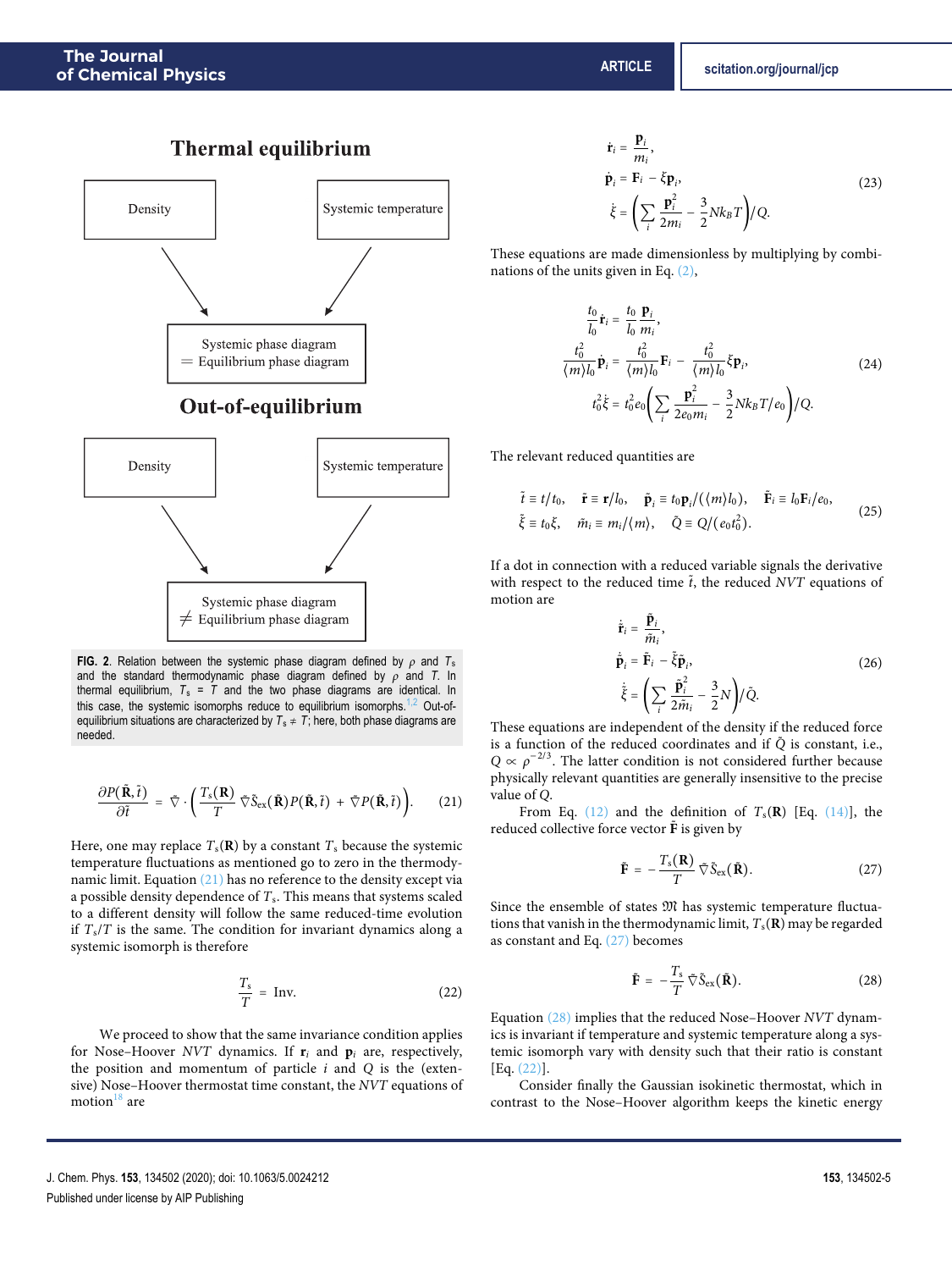strictly constant. The equations of motion $57$  are

$$
\dot{\mathbf{r}}_i = \frac{\mathbf{p}_i}{m_i},
$$
\n
$$
\dot{\mathbf{p}}_i = \mathbf{F}_i - \left(\frac{\sum_j \frac{\mathbf{p}_i}{m_j} \cdot \mathbf{F}_j}{\sum_j \frac{\mathbf{p}_i^2}{m_j}}\right) \mathbf{p}_i.
$$
\n(29)

The corresponding reduced equations are

$$
\dot{\tilde{\mathbf{r}}}_{i} = \frac{\tilde{\mathbf{p}}_{i}}{\tilde{m}_{i}},
$$
\n
$$
\dot{\tilde{\mathbf{p}}}_{i} = \tilde{\mathbf{F}}_{i} - \left(\frac{\sum_{j} \frac{\tilde{\mathbf{p}}_{j}}{\tilde{m}_{j}} \cdot \tilde{\mathbf{F}}_{j}}{\sum_{j} \frac{\tilde{\mathbf{p}}_{j}^{2}}{\tilde{m}_{j}}}\right) \tilde{\mathbf{p}}_{i}.
$$
\n(30)

Again, substituting Eq. [\(28\)](#page-4-3) into the above, we see that these equations are invariant along a systemic isomorph if Eq. [\(22\)](#page-4-4) applies.

In all the cases discussed above, the reduced force is a function of the reduced coordinates times the systemic temperature divided by the bath temperature [Eq.  $(28)$ ]. This is why there is invariance of the reduced dynamics along the systemic isomorphs when Eq. [\(22\)](#page-4-4) applies. Note that the invariant ratio  $T_s/T$  does not have to be constant in time. Note also that Eq.  $(22)$  includes the thermalequilibrium case of isomorph invariance: in equilibrium, the systemic phase diagram reduces to the standard thermodynamic phase diagram with identical isomorphs and the ratio  $T_s/T$  is unity, i.e., the equilibrium dynamics is isomorph invariant.

We emphasize that a non-equilibrium system is not mapped to an equilibrium system at temperature  $T_s$  in the sense that all non-equilibrium physical quantities are the same as at the  $T = T_s$ equilibrium state point. By the definition of the systemic temperature, of course, the potential energy of the non-equilibrium system

<span id="page-5-0"></span>

**FIG. 3**. Knowledge of density, temperature, and systemic temperature is generally not enough to determine the physics. This figure illustrates this by considering two different non-equilibrium situations of the same system, A and B, at two densities with identical temperatures and systemic temperatures at both densities. For instance, this could correspond to a thermal history (A) ending in a state with the same density, temperature, and potential energy, as that of an imposed flow (B). All non-equilibrium situations have the same systemic isomorphs, and if Eq. [\(22\)](#page-4-4) is satisfied, each non-equilibrium situation has invariant reduced-unit dynamics along the systemic isomorphs. The dynamics of situations A and B may well differ, however.

is that of the equilibrium state point with  $T = T_s$ , but this property does not necessarily carry over to other quantities. In particular, two different non-equilibrium situations of the same system with the same density, bath temperature, and systemic temperature may have different properties and different dynamics due, for instance, to different boundary conditions. This is illustrated in [Fig. 3.](#page-5-0)

## IV. QUESTIONS AND ANSWERS

This section discusses three obvious questions that arise in view of the formalism developed above.

### A. How does the systemic temperature relate to other non-equilibrium temperatures?

While the heat-bath temperature  $T$  refers exclusively to the momentum degrees of freedom, a number of temperatures have been defined for non-equilibrium systems,<sup>[58](#page-11-17)</sup> which like  $T_s(\mathbf{R})$ depend only on the configurational degrees of freedom **R** and reduce to T in thermal equilibrium. This section discusses the relation between three such temperatures and  $T_s(\mathbf{R})$ .

By being a function of  $U(\mathbf{R})$ ,  $T_s(\mathbf{R})$  is a global rather than a local temperature, hence the name "systemic." This is in con-trast to the configurational temperature defined<sup>[59](#page-11-18)</sup> by  $k_B T_{\text{conf}}(\mathbf{R})$  $\equiv (\nabla U(\mathbf{R}))^2 / \nabla^2 U(\mathbf{R})$ .  $T_{\text{conf}}(\mathbf{R})$  reflects how the potential energy varies close to **R**, whereas  $T_s(\mathbf{R})$  is determined by the potential energy U(**R**) [Eq. [\(16\)\]](#page-3-1). Clearly, these two temperatures cannot be identical in general. Interestingly, for R-simple systems, there is a link between them. It is straightforward to show from Eq. [\(7\)](#page-1-3) that  $T_{\text{conf}}(\mathbf{R})$  obeys

<span id="page-5-1"></span>
$$
\frac{T_{\rm s}(\mathbf{R})}{T_{\rm conf}(\mathbf{R})} \cong \frac{\tilde{\nabla}^2 \tilde{S}_{\rm ex}(\tilde{\mathbf{R}})}{(\tilde{\nabla} \tilde{S}_{\rm ex}(\tilde{\mathbf{R}}))^2},\tag{31}
$$

where ≅ signals deviations that go to zero in the thermodynamic limit. The right-hand side is isomorph invariant. This means that adjusting the heat-bath temperature  $T$  with density along a systemic isomorph such that  $T \propto T_{\text{conf}}$  will lead to invariant dynamics [Eq. [\(22\)\]](#page-4-4). Note that that for equilibrium configurations, Eq. [\(31\)](#page-5-1) implies  $\tilde{\nabla}^2 \tilde{S}_{\text{ex}}(\tilde{\mathbf{R}}) \cong (\tilde{\nabla} \tilde{S}_{\text{ex}}(\tilde{\mathbf{R}}))^2$ .

A glass is characterized by the so-called effective temperature  $T_{\text{eff}}$  that quantifies the violation of the fluctuation–dissipation the-orem (FDT) at long times.<sup>[58](#page-11-17),60-[62](#page-11-20)</sup> There is no FDT violation above the glass transition temperature  $T_{\rm g}$ , while below  $T_{\rm g}$ , the effective temperature reflects the frozen structure and  $\frac{58,61,62}{3}$  $\frac{58,61,62}{3}$  $\frac{58,61,62}{3}$  $\frac{58,61,62}{3}$  $\frac{58,61,62}{3}$ 

<span id="page-5-2"></span>
$$
T_{\rm eff} \simeq T_{\rm g}. \tag{32}
$$

The systemic temperature behaves differently. Above  $T_g$ , there is equilibrium and one has  $T_{\rm s}$  =  $T$  =  $T_{\rm eff}$  of course (we here and henceforth ignore that a glass usually forms from a supercooled liquid, which is a state that is not in true thermodynamic equilibrium but in a metastable equilibrium). Cooling below  $T_g$ , however, the systemic temperature decreases continuously with  $T$  also in the glass phase due to the decreasing potential energy of the vibrational degrees of freedom  $(T_s$  will be larger than  $T$  due to the higher potential energy of the glass than that of the metastable equilibrium liquid). Thus, only close to  $T_g$  does one expect  $T_s \simeq T_{\text{eff}} \simeq T_g$ .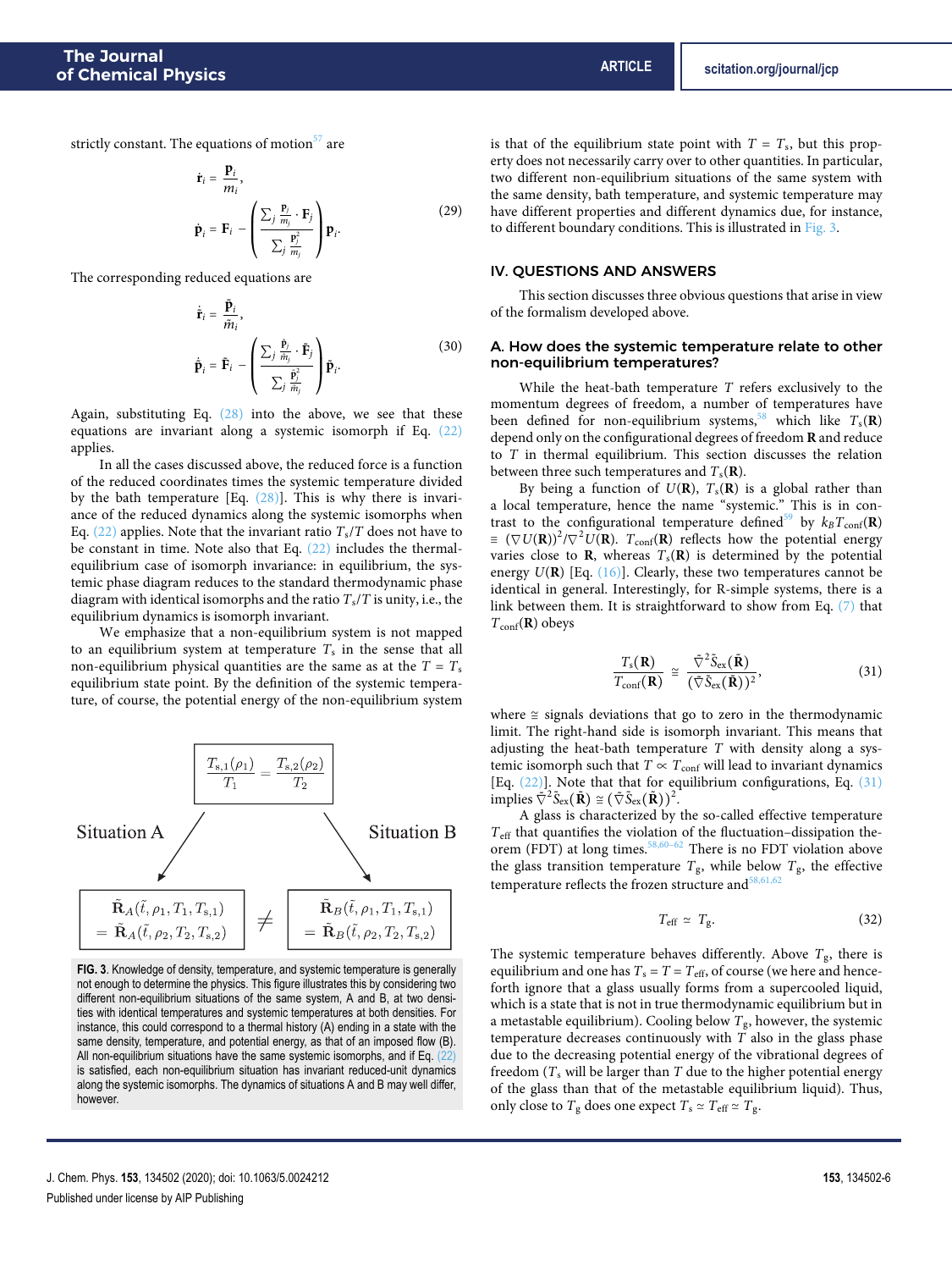The effective temperature has been related to the thermodynamics. $58,61,62$  $58,61,62$  $58,61,62$  A possible link to the systemic temperature is that

$$
T_{\rm eff} = T_{\rm s}, \tag{33}
$$

at least in some situations. As argued above, this cannot apply for a glass because its systemic temperature is generally significantly lower than  $T_g$ , but Eq. [\(33\)](#page-6-0) can possibly be obeyed in steady-state situations. In this connection, we note that a two-temperature description of nonlinear rheology based on  $T_{\text{eff}}$  and  $T$  was proposed already 20 years ago.<sup>6</sup>

In relation to viscous liquids and the glass transition, the socalled fictive temperature  $T_{\text{fic}}$  is often used for interpreting experi-ments monitoring physical aging.<sup>[64](#page-11-23)</sup> The idea is that the structure of a glass is equal to that of the equilibrium metastable liquid at the temperature  $T_{\text{fic}}$ . Thus, like the effective temperature [Eq. [\(32\)\]](#page-5-2), the fictive temperature of a glass is close to the glass transition temperature. Since this is not the case for the systemic temperature, which does not freeze upon cooling through the glass transition, we conclude that  $T_{\text{fic}} \neq T_s$ .

My colleague Kristine Niss has recently proposed that  $T_{\text{fic}}$  $= T<sub>eff</sub><sup>21</sup>$  $= T<sub>eff</sub><sup>21</sup>$  $= T<sub>eff</sub><sup>21</sup>$  Niss has furthermore suggested that any state of a physically aging system can be mapped onto the equilibrium phase diagram and that this diagram must have lines of invariant structure. Although this differs from the above discussed mapping onto the systemic phase diagram, the two approaches are clearly closely related in view of the fact that in the present case, curves of invariant dynamics exist, which are identical in the systemic and "real" phase diagrams.

## <span id="page-6-4"></span>B. How to identify the systemic isomorphs in a computer simulation?

Since a systemic isomorph is the same curve in the  $(\rho, T_s)$  phase diagram as a standard isomorph in the (*ρ*, T) phase diagram, any method for generating the latter may be used for identifying the systemic isomorphs. A straightforward method integrates Eq. [\(8\)](#page-1-5) step-by-step by imposing density changes of typically a few percent, at each temperature recalculating the canonical averages in Eq. [\(8\)](#page-1-5) from a thermal equilibrium (NVT) simulation. Another general method is the "direct isomorph check."[2](#page-10-1) Here, one uniformly scales equilibrium configurations obtained at one density,  $\rho_1$ , to a different density, *ρ*<sub>2</sub>. According to Eq. [\(10\),](#page-2-5) the slope of a scatter plot of the potential energies of scaled vs unscaled configurations, i.e., of  $U(\mathbf{R}_2)$  vs  $U(\mathbf{R}_1)$ , where  $\rho_1^{1/3} \mathbf{R}_1 = \rho_2^{1/3} \mathbf{R}_2$ , determines the temperature ratio  $T_2/T_1$  for which  $(\rho_1, T_1)$  and  $(\rho_2, T_2)$  are on the same isomorph.

In the simplest approximation, the equilibrium isomorphs are given $65,66$  $65,66$  by

$$
\frac{h(\rho)}{T} = \text{Const.},\tag{34}
$$

where the function  $h(\rho)$  is defined as the quantity of dimension energy in the approximate scaling equation  $U(\mathbf{R}) = h(\rho)\tilde{\Phi}(\tilde{\mathbf{R}})$ +  $g(\rho)$ .<sup>[53](#page-11-12)[,67](#page-11-26)</sup> For the LJ system,  $h(\rho)$  is proportional to  $(\gamma_0/2 - 1)$  $(\rho/\rho_0)^4 - (\gamma_0/2 - 2)(\rho/\rho_0)^2$ .<sup>[66](#page-11-25)</sup> Here,  $\gamma_0$  is the density-scaling exponent at a reference state point of density  $\rho_0$ , a quantity that may be calculated from equilibrium fluctuations by means of Eq. [\(8\).](#page-1-5) The corresponding systemic isomorphs are given by

<span id="page-6-3"></span>
$$
\frac{h(\rho)}{T_s} = \text{Const.} \tag{35}
$$

<span id="page-6-0"></span>In many cases, Eq. [\(34\)](#page-6-1) gives a good representation of the equilibrium isomorphs, but for certain systems the more general equation  $S_{ex}(\rho, T)$  = Const. must be used. This is the case when the density-scaling exponent *γ* of Eq. [\(8\)](#page-1-5) is not only a function of density as implied by Eq.  $(34)$ ,  $^{65}$  $^{65}$  $^{65}$  which, for instance, applies in the gas phase of the EXP system<sup>[5](#page-10-4)</sup> or at high temperatures for the LJ system.<sup>[23](#page-10-18)</sup> In this more general case, the invariance condition  $[Eq. (22)]$  $[Eq. (22)]$  can still be fulfilled by a suitable choice of  $T_2$ . Suppose one studies an outof-equilibrium system at density  $\rho_1$  with temperature  $T_1$ , systemic temperature  $T_{s,1}$ , and excess entropy S<sub>ex</sub>. Then,  $T_{s,1} = T_{eq}(\rho_1, S_{ex})$  by Eq. [\(16\).](#page-3-1) Being interested in the physics of the non-equilibrium system at density  $\rho_2$ , we ask whether a temperature  $T_2$  exists resulting in invariant dynamics? The answer is "yes," because the following choice of  $T_2$  does the job:

<span id="page-6-2"></span>
$$
T_2 = T_1 \frac{T_{s,2}}{T_{s,1}} = T_1 \frac{T_{eq}(\rho_2, S_{ex})}{T_{eq}(\rho_1, S_{ex})}.
$$
 (36)

In order to relate to previous works, we do not refer below to Eq. [\(36\),](#page-6-2) however, but to the simpler case Eqs. [\(34\)](#page-6-1) and [\(35\).](#page-6-3)

The above methods all involve performing equilibrium simulations. In steady-state situations, it is possible to identify the systemic isomorphs directly from a non-equilibrium simulation. Consider two state points on a systemic isomorph with density  $\rho_1$  and  $\rho_2$ . Non-equilibrium configurations with identical reduced coordinates are denoted by  $\mathbf{R}_1$  and  $\mathbf{R}_2$ , and the time-averaged potential energies at the two densities are denoted by  $U_1$  and  $U_2$ . Equation [\(10\)](#page-2-5) was arrived at by Taylor expanding Eq. [\(7\),](#page-1-3) and the same expansion may be carried out for a non-equilibrium system. The only difference is that the temperatures in Eq. [\(10\)](#page-2-5) are replaced by systemic temperatures, i.e.,

$$
\frac{U(\mathbf{R}_1) - U_1}{k_B T_{s,1}} \cong \frac{U(\mathbf{R}_2) - U_2}{k_B T_{s,2}}.
$$
 (37)

It follows that the quantity  $T_{s,2}/T_{s,1}$  is the slope of a scatter plot of  $U(\mathbf{R}_2)$  vs  $U(\mathbf{R}_1)$  from which  $T_{s,2}$  can be determined if  $T_{s,1}$  is known.

### C. What is the relation between systemic and equilibrium isomorphs?

<span id="page-6-1"></span>The systemic isomorphs are the same curves in the  $(\rho, T_s)$ phase diagram as the equilibrium isomorphs in the standard (*ρ*, T) phase diagram. In view of this, one might be inclined to think that the process of going out of equilibrium simply corresponds to moving from an equilibrium isomorph to a different equilibrium isomorph. If this were a generally correct way of thinking about things, however, any non-equilibrium average should be equal to the corresponding equilibrium average at the temperature  $T_s$ . While this may apply in some situations, as mentioned, it cannot be general  $(Fig. 3)$ . The non-equilibrium dynamics may drive the system to states that are unlikely at any temperature, for instance, by breaking a spatial symmetry. This means that systemic isomorphs cannot be identified with equilibrium isomorphs. We need both phase diagrams.

J. Chem. Phys. **153**, 134502 (2020); doi: 10.1063/5.0024212 **153**, 134502-7 Published under license by AIP Publishing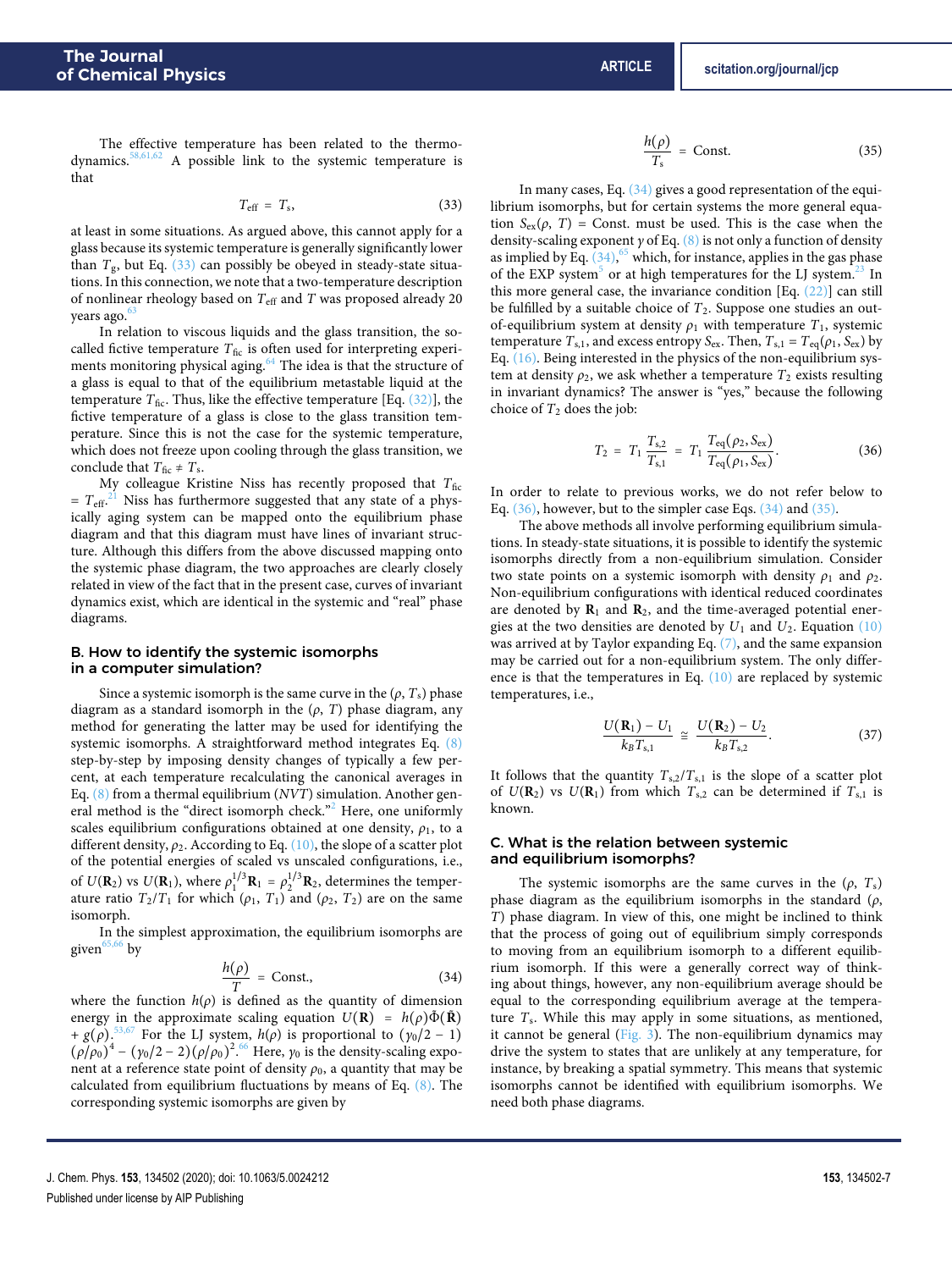In summary, even though the systemic isomorphs are the same curves in the  $(\rho, T_s)$  phase diagram for all non-equilibrium situations, the theory does not imply identical physics for nonequilibrium situations with the same density, temperature, and systemic temperature [\(Fig. 3\)](#page-5-0). The only prediction is that for each separate non-equilibrium situation, whenever Eq. [\(22\)](#page-4-4) applies, the reduced-unit dynamics is invariant along the systemic isomorph in question.

## <span id="page-7-7"></span>V. EXAMPLES

This section applies the systemic-isomorph concept to isomorph invariances identified in computer simulations of three different non-equilibrium systems. These were reported in previous Glass and Time publications without consistent justifications.

## <span id="page-7-6"></span>A. Steady-state Couette shear flows simulated by the SLLOD equations of motion<sup>[50](#page-11-10)</sup>

An externally imposed steady-state shear flow drives a liquid away from equilibrium when the shear rate is large enough for the viscosity to become shear-rate dependent. Separdar et al.<sup>[50](#page-11-10)</sup> studied nonlinear Couette shear flows of the standard single-component LJ system and of the Kob–Andersen binary LJ mixture $^{68}$  $^{68}$  $^{68}$  that is easily supercooled and brought into a highly viscous state. The systems were simulated by the SLLOD equations of motion,[57,](#page-11-16)[69](#page-11-28) which utilize a Gaussian isokinetic thermostat. For both systems, it was found that along standard equilibrium isomorphs,

- 1. For a given value of the reduced shear rate, the reduced radial distribution function is invariant.
- 2. For a given value of the reduced shear rate, the reduced transverse intermediate incoherent scattering function as a function of reduced time is invariant.
- 3. The reduced viscosity as a function of the reduced shear rate is invariant.
- 4. The reduced strain-rate-dependent part of the potential energy is invariant as a function of the reduced shear rate.
- 5. The reduced strain-rate-dependent part of the pressure is invariant as a function of the reduced shear rate.
- 6. The reduced strain-rate-dependent part of the normal stress differences is invariant as a function of the reduced shear rate.

In Ref. [50,](#page-11-10) these findings were rationalized by reference to the following equation:

$$
U(\mathbf{R}) = k_B T f_I(\tilde{\mathbf{R}}) + g(Q), \qquad (38)
$$

where the state point in question is denoted by Q and  $f_I(\tilde{\bf R})$  is a function that may depend on the isomorph in question I. Equation [\(38\)](#page-7-0) follows from the 2009 definition of isomorphs [Eq. [\(11\)\]](#page-2-2), that refers to thermal-equilibrium conditions.<sup>[2](#page-10-1)</sup> Despite the fact that both systems of Ref. [50](#page-11-10) were driven away from equilibrium as evidenced by the radial distribution functions changing significantly, Eq. [\(38\)](#page-7-0) was used without further justification. In order to derive points 4–6, it was further assumed *ad hoc* that  $g(Q)$  is independent

of the shear rate. In Ref. [50,](#page-11-10) isomorphs were defined as lines in the three-dimensional phase diagram defined by density, temperature, and shear rate. These 3D isomorphs turned out to "project" onto the equilibrium isomorphs of the  $(\rho, T)$  phase diagram. No explanation was offered of this observation, however, which is now seen to be a consequence of the definition and properties of systemic isomorphs (Sec. [III B\)](#page-3-2).

The justifications of the above invariances provided in Ref. [50](#page-11-10) are not satisfactory because they are based on equilibrium identities. How to explain the findings properly? For an R-simple system, the SLLOD equations of motion are isomorph invariant in reduced units, provided that  $T_s/T$  is the same along a given systemic isomorph. This is easy to prove by writing the SLLOD equations in reduced units and substituting Eq.  $(28)$  into these. Suppose two state points ( $\rho_1$ ,  $T_1$ ) and ( $\rho_2$ ,  $T_2$ ) are on the same equilibrium isomorph. Then, the following applies [compare Eq. [\(34\)\]](#page-6-1):

<span id="page-7-1"></span>
$$
\frac{h(\rho_1)}{T_1} = \frac{h(\rho_2)}{T_2}.
$$
 (39)

At the corresponding densities, a systemic isomorph obeys Eq. [\(35\),](#page-6-3)

<span id="page-7-2"></span>
$$
\frac{h(\rho_1)}{T_{s,1}} = \frac{h(\rho_2)}{T_{s,2}}.
$$
\n(40)

Dividing Eq. [\(39\)](#page-7-1) by Eq. [\(40\)](#page-7-2) leads to the required invariance condition [Eq. [\(22\)\]](#page-4-4),

<span id="page-7-3"></span>
$$
\frac{T_{s,1}}{T_1} = \frac{T_{s,2}}{T_2}.
$$
\n(41)

To be specific, consider a steady-state shear flow at density  $\rho_1$  and temperature  $T_1$  with the reduced-coordinate solution of the SLLOD equations of motion  $\tilde{\textbf{R}}_1(\tilde{t})$ . Because of Eq. [\(41\),](#page-7-3) for the same reduced shear rate  $\tilde{\mathbf{R}}_1(\tilde{t})$  will also solve the reduced SLLOD equations of motion at density  $\rho_2$  and temperature  $T_2$ . This establishes points 1–3 above without reference to Eq.  $(38)$ . Note that the condition of a constant  $T_s/T$  means that along any systemic isomorph, Eq. [\(38\)](#page-7-0) can be rewritten as  $U(\mathbf{R}) = k_B T_s F_I(\mathbf{R}) + g(Q)$ , which may be derived by Taylor expanding Eq. [\(7\)](#page-1-3) to the first order in the excess entropy. In other words, Eq. [\(38\)](#page-7-0) is actually correct, although its original justification was not.

To derive point 4, if  $U(\rho, S_{ex})$  as previously is the equilibrium thermodynamic function and  $\dot{y}$  is the reduced shear rate, we make a first-order Taylor expansion of Eq.  $(7)$  in S<sub>ex</sub> around equilibrium ( $T_s = T$ ,  $\dot{\tilde{\gamma}} = 0$ ). The steady-state flow average potential energy  $U(\rho, T, \dot{\tilde{\gamma}})$  is, by definition of the nonequilibrium excess entropy  $S_{\text{ex}}(\tilde{\gamma}) \equiv S_{\text{ex}}(\rho, T_s)$ , equal to  $U(\rho, S_{\text{ex}}(\tilde{\gamma}))$ . We therefore have [identifying  $U(\rho, T)$  with  $U(\rho, S_{\text{ex}})$ ]

<span id="page-7-0"></span>
$$
U(\rho, T, \dot{\tilde{\gamma}}) = U(\rho, S_{\text{ex}}(\dot{\tilde{\gamma}})) = U(\rho, T) + T(S_{\text{ex}}(\dot{\tilde{\gamma}}) - S_{\text{ex}}) + \dots (42)
$$

This implies

<span id="page-7-5"></span><span id="page-7-4"></span>
$$
\frac{U(\rho, T, \dot{\tilde{\gamma}}) - U(\rho, T)}{k_B T} \cong \tilde{S}_{\text{ex}}(\dot{\tilde{\gamma}}) - \tilde{S}_{\text{ex}}.
$$
 (43)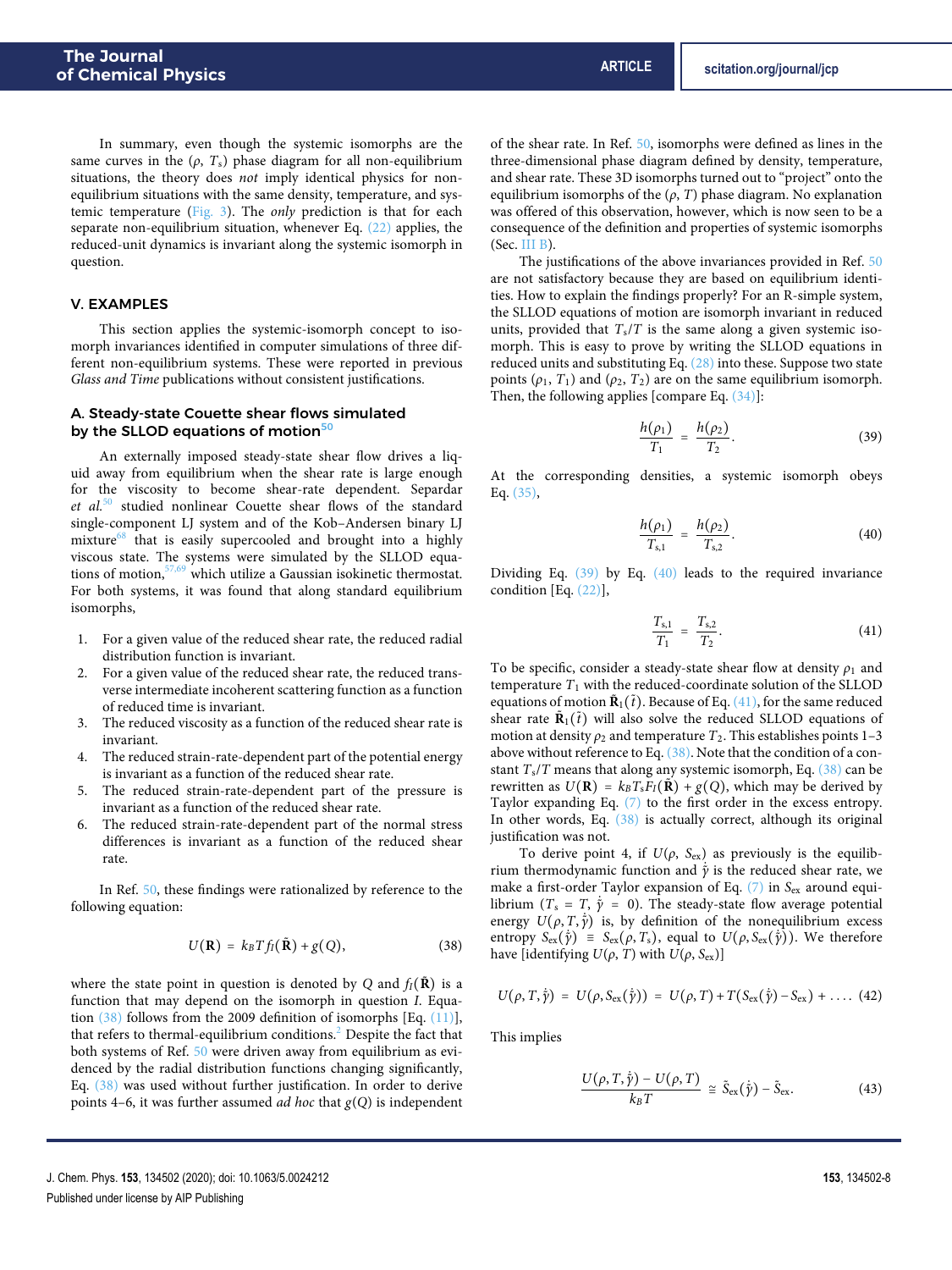The left-hand side is the reduced strain-rate-dependent part of the potential energy. The right-hand side is isomorph invariant for any given value of ˙*γ*˜. This demonstrates point 4. The numerical data in Fig. 7 of Ref. [50](#page-11-10) show a small, but systematically increasing deviation from isomorph invariance with increasing reduced shear rate; this is consistent with the fact that higher-order terms are ignored in Eq. [\(42\).](#page-7-4)

We next turn to point 5, the isomorph invariance of the reduced pressure difference. The pressure  $p$  is related to the virial W by  $pV = Nk_BT + W$ . Thus, the reduced pressure difference is given by  $[p(\rho, T, \dot{\tilde{\gamma}}) - p(\rho, T)]/(\rho k_B T) = [W(\rho, T, \dot{\tilde{\gamma}})]$  $- W(\rho, T)]/(Nk_B T)$  in which  $p(\rho, T)$  and  $W(\rho, T)$  are the equilibrium pressure and virial, respectively. Because the microscopic virial is defined by  $W(\mathbf{R}) = (\partial U(\mathbf{R})/\partial \ln \rho)_{\tilde{\mathbf{R}}},^3$  $W(\mathbf{R}) = (\partial U(\mathbf{R})/\partial \ln \rho)_{\tilde{\mathbf{R}}},^3$  Eq. [\(7\)](#page-1-3) implies  $W(\mathbf{R})$  $= W(\rho, S_{\text{ex}}(\tilde{\mathbf{R}}))$ , where  $W(\rho, S_{\text{ex}}) \equiv (\partial U/\partial \ln \rho)_{S_{\text{ex}}}$  is the thermodynamic equilibrium virial. For the averaged quantities, this implies that  $W(\rho, T, \tilde{\gamma}) - W(\rho, T) = W(\rho, S_{\text{ex}}(\rho, T_s)) - W(\rho, S_{\text{ex}}(\rho, T))$  $= W(\rho, S_{\text{ex}}(\dot{\gamma})) - W(\rho, S_{\text{ex}})$ . Taylor expanding this to the first order, and using the thermodynamic identities  $W = (\partial U / \partial \ln \rho)_{S_{\text{ex}}}$  and  $T = (\partial U/\partial S_{\rm ex})_\rho$  leads to  $W(\rho, T, \tilde{\gamma}) - W(\rho, T) \cong (\partial T/\partial \ln \rho)_{S_{\rm ex}}$  $(S_{ex}(\tilde{\gamma}) - S_{ex})$ . By the definition of the density-scaling exponent *γ* in Eq.  $(8)$ , this implies

$$
\frac{W(\rho, T, \dot{\tilde{\gamma}}) - W(\rho, T)}{k_B T} \cong \gamma (\tilde{S}_{\text{ex}}(\dot{\tilde{\gamma}}) - \tilde{S}_{\text{ex}}).
$$
 (44)

This proves the isomorph invariance of the reduced strain-ratedependent part of the pressure for fixed  $\dot{y}$ . Equations [\(43\)](#page-7-5) and [\(44\)](#page-8-0) imply that the reduced pressure difference equals *γ* times the reduced potential-energy difference per particle. This is consistent with the numerical data of Ref. [50.](#page-11-10)

For point 6, note first that in terms of the stress tensor  $\sigma_{\mu\nu}$ , the normal pressure difference is  $(\sigma_{xx} - \sigma_{yy})/2$ , where x is the flow direction and  $y$  is the direction the velocity gradient. The  $xx$ stress tensor is given by the following sum over all particles,  $\sigma_{xx}$ =  $(1/V)\sum_{ij} (x_i-x_j)F_x^{ij}$ , where  $F_x^{ij}$  =  $-\partial U({\bf R})/\partial (x_i-x_j)$ , and a similar expression applies for  $\sigma_{yy}$ . In this way one relates to  $\tilde{F}(\tilde{R})$ , and it is now easy to establish the required systemic isomorph invariance of the reduced normal stress difference for any given  $\dot{γ}$ .

## <span id="page-8-1"></span>B. Flow-event statistics for athermal plastic flows of glasses<sup>[51](#page-11-29)</sup>

Reference [51](#page-11-29) presented computer simulations of zerotemperature glasses subject to an imposed shear flow. Samples were prepared by a rapid quench from the liquid. At any given time, there is mechanical equilibrium, i.e., the force on each particle is zero. A steady-state flow situation consists of a continuous increase in the stress with time as the strain increases, interrupted by discontinuous stress drops deriving from avalanches in the solid. The two main models considered were the Kob–Andersen binary LJ system and its repulsive version in which the  $r^{-6}$  terms are positive instead of negative. The observables were the steady-state probability distributions of stress drops, potential-energy drops, and strain increases between two stress drops.

By scaling with the function  $h(\rho)$  encountered above in connection with Eq. [\(34\),](#page-6-1) it was shown in Ref. [51](#page-11-29) how the observables at different densities can be predicted from simulations at a single reference density. This was justified by dimensional analysis: at zero temperature, the only quantity of dimension energy is the function  $h(\rho)$  (compare Sec. [IV B\)](#page-6-4).<sup>[67](#page-11-26)</sup> For each of the two systems studied,  $h(\rho)$ was evaluated by computer simulations of the equilibrium liquid phase.

How can one understand that the liquid's h(*ρ*) controls the zero-temperature plastic flow physics? To answer this, note that the preparation of the  $T = 0$  amorphous solid by quenching a liquid at the reference density leads to a sample with  $T_s > 0$ . The precise value of  $T_s$  is not important;  $T_s$  is significantly below the glass transition temperature of the quench,  $T_g$ , because the vibrational degrees of freedom at  $T_g$  still have a sizable potential energy. Changing the density of the zero-temperature glass by compressing or expanding the boundaries induces a virtually uniform scaling of all particle coordinates [this is a consequence of Eq.  $(1)^{54}$  $(1)^{54}$  $(1)^{54}$  $(1)^{54}$ ]. Consequently, by Eq. [\(6\),](#page-1-4) glasses of different densities obtained by scaling a reference-density glass will belong to the same systemic isomorph. The function  $h(\rho)$  in Eq. [\(35\)](#page-6-3) should be calculated for the equilibrium crystalline phase if the glass potential energy is below that of the crystal at melting at the density in question. The difference between the liquid and crystal  $h(\rho)$  functions at the same density is only minor, however. $47$  Thus, the systemic isomorph identifies the energy scale to be used in predicting the probability distributions of flow-event characteristics at different densities from observations at the reference density—the relevant energy scale is  $h(\rho)$ or, equivalently,  $k_B T_s(\rho)$  [compare Eq. [\(35\)](#page-6-3) and the discussion in Sec. [VII\]](#page-9-0).

## <span id="page-8-0"></span>C. Sheared glassy systems<sup>[52](#page-11-11)</sup>

A comprehensive simulation study of sheared finite-temperature glasses was presented recently.<sup>[52](#page-11-11)</sup> This case is in-between the SLLODsimulated steady-state Couette flow of liquids (Sec.  $V$  A) and zero-temperature amorphous-solid shear deformations (Sec. [V B\)](#page-8-1). Focusing on the Kob–Andersen binary LJ mixture, Ref. [52](#page-11-11) demonstrated invariance of the following quantities along a low- and a high-temperature isomorph in the glass:

- 1. The reduced radial distribution function.
- 2. The reduced average flow stress and its standard deviation.
- 3. The reduced stress autocorrelation function as a function of strain interval.
- 4. Histograms of the reduced stress changes over a given strain interval for a given reduced shear rate.
- 5. The Fisher–Pearson skewness of the reduced stress-change distributions as a function of strain interval for a given reduced shear rate.
- 6. The incoherent intermediate scattering function (transverse direction) as a function of the reduced time for a given reduced shear rate.
- 7. The reduced mean-square displacement (transverse direction) as a function of the reduced time for a given reduced shear rate.

These invariants were justified by reference to standard isomorph theory. Indeed, the two glass-state isomorphs were generated by numerically integrating Eq. [\(8\),](#page-1-5) ignoring the fact that a glass is an out-of-equilibrium state.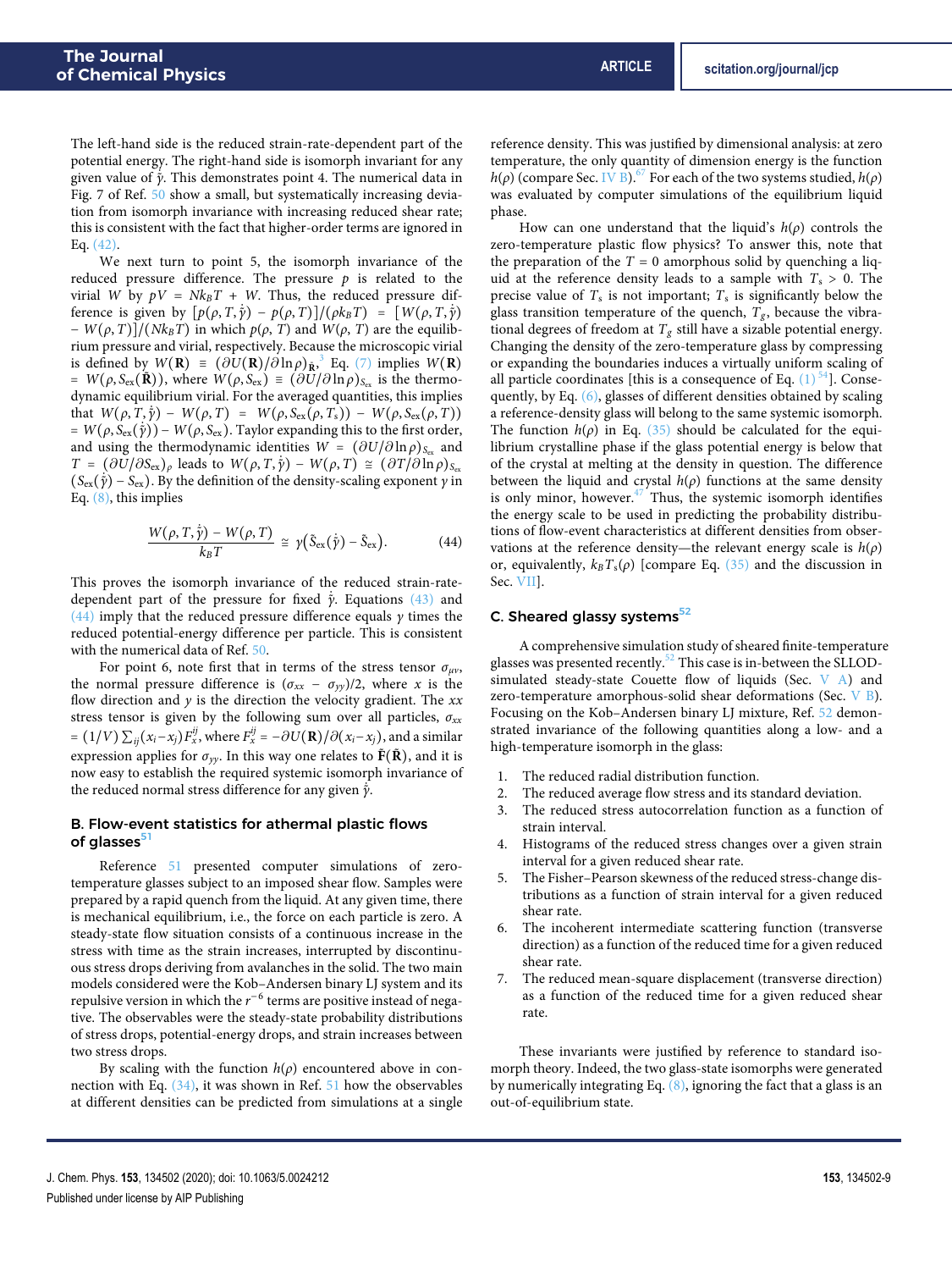Given that isomorphs are defined by reference to thermal equilibrium, not to non-equilibrium states like a glass, the question is how to justify these findings in a consistent setting. The answer is that the glass isomorphs studied in Ref. [52](#page-11-11) are, in fact, systemic isomorphs obeying the invariance condition [Eq. [\(22\)\]](#page-4-4). To see this, note that the isomorphs in Ref. [52](#page-11-11) obey Eq. [\(34\),](#page-6-1) while the corresponding systemic isomorphs obey Eq. [\(35\).](#page-6-3) As in Sec. [V A,](#page-7-6) dividing these two identities by one another leads to  $T_s/T = Inv$ . along the isomorphs.

## VI. SOME FURTHER CONNECTIONS

This section discusses briefly connections to three nonequilibrium situations different from flows.

### A. Granular media

Granular media has been an important area of research for several years.<sup>[70–](#page-11-30)[72](#page-11-31)</sup> In 1989, Edwards and co-workers introduced the compactivity concept in a daring thermodynamic approach to the subject. $73,74$  $73,74$  The idea was that, despite the absence of anything like a dynamic equilibrium involving transitions between several states, "when  $N$  grains occupy a volume  $V$ , they do so in such a way that all configurations are equally weighted."<sup>[71](#page-11-34)</sup> Volume here plays the role of energy in conventional statistical mechanics, and for each volume V, the logarithm of the number of states defines an entropy function,  $S = S(V)$ . The compactivity X is then defined in analogy to temperature by

$$
X \equiv \frac{dV}{dS}.\tag{45}
$$

Edwards and Oakeshott<sup>[73](#page-11-32)</sup> noted that "the volume therefore depends" on the configuration of the particles—unlike the conventional case where the volume is set externally, and only the energy depends on the configuration of the particles." Thus, via its volume, each configuration has an entropy. This is analogous to the microscopic excess entropy defined in Eq. [\(4\).](#page-1-1) Likewise, the compactivity is analogous to the systemic temperature. An important difference, though, is that only jammed configurations were considered by Edwards and coworkers, whereas we allow for all possible configurations.

Despite some initial skepticism, the Edwards approach to gran-ular media turned out to be very useful.<sup>[71](#page-11-34)</sup> This gives rise to optimism that the non-equilibrium isomorph formalism will also be useful.

### B. Physical aging

A glass is produced by continuously cooling a liquid below its melting point until it falls out of metastable equilibrium and solid-ifies.<sup>[75](#page-11-35)</sup> As pointed out by Simon almost 100 years ago,<sup>[76](#page-11-36)</sup> any glass approaches very slowly the metastable equilibrium supercooled liquid phase at the actual temperature. This process is referred to as physical aging. $64,77-80$  $64,77-80$  $64,77-80$  In practice, physical aging of a glass prepared from the liquid by slow cooling can only be observed by careful long-time annealing experiments right below the glass transition temperature.<sup>64</sup>

Based on a Brownian dynamics approach, Ref. [54](#page-11-13) showed that physical aging is controlled by  $T_s/T$  [Eq. [\(22\)\]](#page-4-4); the same applies if Nose–Hoover dynamics is used (Sec. [III C\)](#page-3-3). Physical aging differs

from the steady-state situations discussed in Sec. [V](#page-7-7) because in physical aging,  $T_s$  changes continuously with time. In fact,  $T_s(t) \rightarrow T$  with  $t \rightarrow \infty$  as the system eventually equilibrates at the "annealing" temperature T. In this case, the time evolution of  $T_s$  is itself determined by the aging process. Isomorph invariance is predicted for annealing at different densities: if the starting conditions have the same  $S_{ex}$ , i.e., are on the same systemic isomorph, and if the annealing temperatures refer to the same equilibrium isomorph, the aging processes are identical in reduced coordinates.<sup>5</sup>

#### C. Active matter

An intriguing area of research is the dynamics of active matter such as bacteria or colloids propelled by chemical reac-tions.<sup>[82](#page-11-41)-84</sup> Active matter consists of particles that absorb energy from the environment and convert it into various kinds of persistent motions. This leads to spectacular phenomena such as a tendency for particles to accumulate at solid walls or the formation of bound states between purely repulsive objects. In contrast to the cases considered above, active matter breaks time-reversal invariance.

A simple model is the "run and tumble model" in which there is persistent motion of particles over a certain time interval until they suddenly change to a random new direction. $82,83$  $82,83$  This feature is captured qualitatively by adopting a standard Langevin equation with, however, colored noise instead of the usual white noise of Brownian dynamics.[84,](#page-11-42)[85](#page-11-44) A systemic temperature may be introduced for this active-matter model if the potential-energy function has hidden scale invariance. It would be interesting to investigate isomorphs of such a non-time-reversal-invariant system and, possibly, to connect the systemic temperature to the effective temperature  $T_{\text{eff}}$  of FDtheorem violations that has also been discussed in connection with active matter.<sup>8</sup>

## <span id="page-9-0"></span>VII. WHAT IS THE CORRECT ENERGY UNIT DEFINING REDUCED QUANTITIES?

A reduced quantity is arrived at by making the quantity in question dimensionless by multiplying by a proper combination of the units of Eq.  $(2)$ . The time unit is derived from the length and energy units, which are more fundamental in the present context.

Both in and out of equilibrium, the length unit is the average nearest-neighbor distance between the particles. However, when the system is not in equilibrium, two possible temperatures may be used for defining the energy unit  $e_0$ : T or  $T_s$ . The heat-bath temperature  $T$  refers to the momentum degrees of freedom, while  $T_s$ refers to the configurational degrees of freedom. Since the latter are central in isomorph theory, an obvious question is whether one should use as energy unit the systemic temperature instead of the present  $k_BT$ , i.e.,

$$
e_0 = k_B T_s. \tag{46}
$$

Doing so would provide a density-dependent energy unit, which can also be used for a  $T = 0$  glass. This would justify the use of the function  $h(\rho)$  in Ref. [51](#page-11-29) as the energy scale of the flow-property probability distributions for glasses (Sec.  $V$  B) because along a systemic isomorph, one has  $T_s \propto h(\rho)$  according to Eq. [\(35\).](#page-6-3)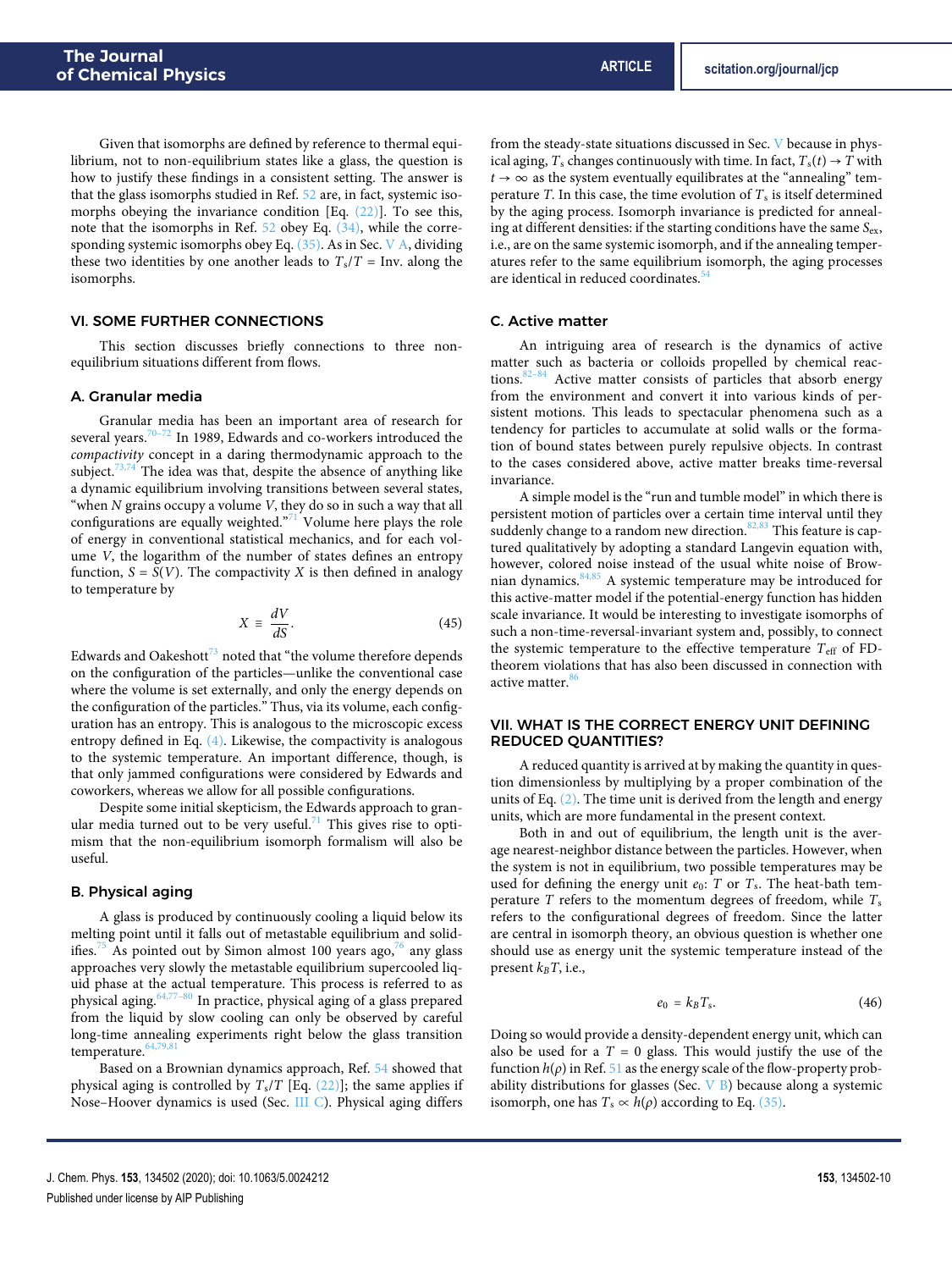Reference [52](#page-11-11) discussed the possibility of using  $h(\rho)$  as energy unit instead of  $k_B T$ . It was noted that if this is done, the reduced quantities along the two isomorphs studied are much closer to each other than when using  $k_B T$  as the energy unit. It was moreover pointed out that while  $e_0 = k_B T$  implies that the time unit reflects how long time it takes for free thermal-velocity motion to cover the nearest-neighbor length  $l_0$ , using instead  $e_0 \propto h(\rho)$  corresponds better to the vibrational time scale of particles in a glass.

In equilibrium,  $T_s = T$  and the two possible energy units coincide. Interestingly, along any systemic isomorph with dynamic invariance, the condition  $T_s/T = Inv$ . implies that the reduced equations of motion are mathematically equivalent for the two possible choices of energy unit.

#### VIII. SUMMARY

Isomorphs may be defined for R-simple systems that are not in thermal equilibrium. "Systemic" isomorphs are curves of constant excess entropy just as the original thermal-equilibrium isomorphs but located in the systemic phase diagram defined by density and systemic temperature. For equilibrium systems, the systemic phase diagram reduces to the standard density– temperature thermodynamic phase diagram, and the systemic isomorphs reduce to equilibrium isomorphs. The condition for invariant dynamics along a systemic isomorph is  $T_s/T = \text{Inv}$ . The generalized isomorph theory rationalizes a number of previous findings that were at the time not explained within a consistent setting.

### ACKNOWLEDGMENTS

In the preparing this paper, I have benefited greatly from discussions with Kristine Niss, Lorenzo Costigliola, Nick Bailey, Shibu Saw, and Thomas Schrøder. This work was supported by the VILLUM Foundation's Matter Grant (No. 16515).

## REFERENCES

<span id="page-10-0"></span><sup>1</sup> T. B. Schrøder and J. C. Dyre, "Simplicity of condensed matter at its core: Generic definition of a Roskilde-simple system," [J. Chem. Phys.](https://doi.org/10.1063/1.4901215) **141**, 204502 (2014).

<span id="page-10-1"></span><sup>2</sup>N. Gnan, T. B. Schrøder, U. R. Pedersen, N. P. Bailey, and J. C. Dyre, "Pressureenergy correlations in liquids. IV. "Isomorphs" in liquid phase diagrams," [J. Chem.](https://doi.org/10.1063/1.3265957) [Phys.](https://doi.org/10.1063/1.3265957) **131**, 234504 (2009).

<span id="page-10-2"></span>3 J. C. Dyre, "Perspective: Excess-entropy scaling," [J. Chem. Phys.](https://doi.org/10.1063/1.5055064) **149**, 210901  $(2018)$ 

<span id="page-10-3"></span><sup>4</sup>N. P. Bailey, U. R. Pedersen, N. Gnan, T. B. Schrøder, and J. C. Dyre, "Pressureenergy correlations in liquids. II. Analysis and consequences," [J. Chem. Phys.](https://doi.org/10.1063/1.2982249) **129**, 184508 (2008).

<span id="page-10-4"></span><sup>5</sup>A. K. Bacher, T. B. Schrøder, and J. C. Dyre, "The EXP pair-potential system. II. Fluid phase isomorphs," [J. Chem. Phys.](https://doi.org/10.1063/1.5043548) **149**, 114502 (2018).

<span id="page-10-5"></span><sup>6</sup>U. R. Pedersen, N. P. Bailey, T. B. Schrøder, and J. C. Dyre, "Strong pressureenergy correlations in van der Waals liquids," [Phys. Rev. Lett.](https://doi.org/10.1103/physrevlett.100.015701) **100**, 015701 (2008).

<span id="page-10-32"></span><sup>7</sup>N. P. Bailey, U. R. Pedersen, N. Gnan, T. B. Schrøder, and J. C. Dyre, "Pressureenergy correlations in liquids. I. Results from computer simulations," [J. Chem.](https://doi.org/10.1063/1.2982247) [Phys.](https://doi.org/10.1063/1.2982247) **129**, 184507 (2008).

<span id="page-10-6"></span><sup>8</sup>T. S. Ingebrigtsen, T. B. Schrøder, and J. C. Dyre, "Isomorphs in model molecular liquids," [J. Phys. Chem. B](https://doi.org/10.1021/jp2077402) **116**, 1018–1034 (2012).

<span id="page-10-7"></span>9 E. N. C. Andrade, "The viscosity of liquids," [Nature](https://doi.org/10.1038/125582a0) **125**, 582–584 (1930).

<span id="page-10-8"></span><sup>10</sup>E. N. C. Andrade, "A theory of the viscosity of liquids. Part I," [London,](https://doi.org/10.1080/14786443409462409) [Edinburgh, Dublin Philos. Mag. J. Sci.](https://doi.org/10.1080/14786443409462409) **17**, 497–511 (1934).

<span id="page-10-9"></span><sup>11</sup> J. C. Dyre, "Simple liquids' quasiuniversality and the hard-sphere paradigm," [J. Phys.: Condens. Matter](https://doi.org/10.1088/0953-8984/28/32/323001) **28**, 323001 (2016).

<span id="page-10-10"></span><sup>12</sup>O. Klein, "Om det osmotiska trycket hos en elektrolyt," Medd. K. Vetenskapsakad. Nobelinst. **5**, 1–9 (1919).

<sup>13</sup>W. G. Hoover, S. G. Gray, and K. W. Johnson, "Thermodynamic properties of the fluid and solid phases for inverse power potentials," [J. Chem. Phys.](https://doi.org/10.1063/1.1676196) **55**, 1128– 1136 (1971).

<span id="page-10-11"></span><sup>14</sup>Y. Hiwatari, H. Matsuda, T. Ogawa, N. Ogita, and A. Ueda, "Molecular dynamics studies on the soft-core model," [Prog. Theor. Phys.](https://doi.org/10.1143/ptp.52.1105) **52**, 1105–1123 (1974).

<span id="page-10-12"></span><sup>15</sup>Y. Rosenfeld, "Relation between the transport coefficients and the internal entropy of simple systems," [Phys. Rev. A](https://doi.org/10.1103/physreva.15.2545) **15**, 2545–2549 (1977).

<span id="page-10-13"></span> $^{16}{\rm D}$  M. Heyes, D. Dini, and A. C. Branka, "Scaling of Lennard-Jones liquid elastic moduli, viscoelasticity and other properties along fluid-solid coexistence," [Phys.](https://doi.org/10.1002/pssb.201451695) [Status Solidi B](https://doi.org/10.1002/pssb.201451695) **252**, 1514–1525 (2015).

<span id="page-10-14"></span> $^{17}{\rm M}$ . P. Allen and D. J. Tildesley, Computer Simulation of Liquids (Oxford Science Publications, 1987).

<span id="page-10-15"></span><sup>18</sup>D. Frenkel and B. Smit, Understanding Molecular Simulation (Academic Press, 2002).

<span id="page-10-16"></span><sup>19</sup>L. A. Roed, D. Gundermann, J. C. Dyre, and K. Niss, "Communication: Two measures of isochronal superposition," [J. Chem. Phys.](https://doi.org/10.1063/1.4821163) **139**, 101101 (2013).

<sup>20</sup>W. Xiao, J. Tofteskov, T. V. Christensen, J. C. Dyre, and K. Niss, "Isomorph theory prediction for the dielectric loss variation along an isochrone," [J. Non-Cryst.](https://doi.org/10.1016/j.jnoncrysol.2014.08.041) [Solids](https://doi.org/10.1016/j.jnoncrysol.2014.08.041) **407**, 190–195 (2015).

<span id="page-10-33"></span><sup>21</sup> K. Niss, "Mapping isobaric aging onto the equilibrium phase diagram," [Phys.](https://doi.org/10.1103/physrevlett.119.115703) [Rev. Lett.](https://doi.org/10.1103/physrevlett.119.115703) **119**, 115703 (2017).

<span id="page-10-17"></span><sup>22</sup>H. W. Hansen, A. Sanz, K. Adrjanowicz, B. Frick, and K. Niss, "Evidence of a one-dimensional thermodynamic phase diagram for simple glass-formers," [Nat. Commun.](https://doi.org/10.1038/s41467-017-02324-3) **9**, 518 (2018).

<span id="page-10-18"></span><sup>23</sup>T. B. Schrøder, N. Gnan, U. R. Pedersen, N. P. Bailey, and J. C. Dyre, "Pressureenergy correlations in liquids. V. Isomorphs in generalized Lennard-Jones systems," [J. Chem. Phys.](https://doi.org/10.1063/1.3582900) **134**, 164505 (2011).

<span id="page-10-19"></span><sup>24</sup>T.-J. Yoon, M. Y. Ha, E. A. Lazar, W. B. Lee, and Y.-W. Lee, "Topological extension of the isomorph theory based on the Shannon entropy," [Phys. Rev. E](https://doi.org/10.1103/physreve.100.012118) **100**, 012118 (2019).

<span id="page-10-20"></span><sup>25</sup>A. K. Bacher, T. B. Schrøder, and J. C. Dyre, "The EXP pair-potential system. I. Fluid phase isotherms, isochores, and quasiuniversality," [J. Chem. Phys.](https://doi.org/10.1063/1.5043546) **149**, 114501 (2019).

<span id="page-10-21"></span><sup>26</sup>A. K. Bacher, U. R. Pedersen, T. B. Schrøder, and J. C. Dyre, "The EXP pairpotential system. IV. Isotherms, isochores, and isomorphs in the two crystalline phases," [J. Chem. Phys.](https://doi.org/10.1063/1.5144871) **152**, 094505 (2020).

<span id="page-10-22"></span><sup>27</sup>D. Fragiadakis and C. M. Roland, "Intermolecular distance and density scaling of dynamics in molecular liquids," [J. Chem. Phys.](https://doi.org/10.1063/1.5098455) **150**, 204501 (2019).

<span id="page-10-23"></span><sup>28</sup>K. Koperwas, A. Grzybowski, and M. Paluch, "Virial-potential energy correlation and its relation to the density scaling for quasi-real model systems," [arXiv:2004.04499](http://arxiv.org/abs/2004.04499) (2020).

<span id="page-10-24"></span><sup>29</sup>T. S. Ingebrigtsen and H. Tanaka, "Effect of size polydispersity on the nature of Lennard-Jones liquids," [J. Phys. Chem. B](https://doi.org/10.1021/acs.jpcb.5b02329) **119**, 11052–11062 (2015).

<span id="page-10-25"></span><sup>30</sup>D. E. Albrechtsen, A. E. Olsen, U. R. Pedersen, T. B. Schrøder, and J. C. Dyre, "Isomorph invariance of the structure and dynamics of classical crystals," [Phys.](https://doi.org/10.1103/physrevb.90.094106) [Rev. B](https://doi.org/10.1103/physrevb.90.094106) **90**, 094106 (2014).

<span id="page-10-26"></span><sup>31</sup>T. S. Ingebrigtsen, J. R. Errington, T. M. Truskett, and J. C. Dyre, "Predicting how nanoconfinement changes the relaxation time of a supercooled liquid," [Phys.](https://doi.org/10.1103/physrevlett.111.235901) [Rev. Lett.](https://doi.org/10.1103/physrevlett.111.235901) **111**, 235901 (2013).

<span id="page-10-27"></span><sup>32</sup>A. A. Veldhorst, J. C. Dyre, and T. B. Schrøder, "Scaling of the dynamics of flexible Lennard-Jones chains," [J. Chem. Phys.](https://doi.org/10.1063/1.4888564) **141**, 054904 (2014).

<span id="page-10-28"></span><sup>33</sup>F. Hummel, G. Kresse, J. C. Dyre, and U. R. Pedersen, "Hidden scale invariance of metals," [Phys. Rev. B](https://doi.org/10.1103/physrevb.92.174116) **92**, 174116 (2015).

<span id="page-10-29"></span><sup>34</sup>L. Friedeheim, J. C. Dyre, and N. P. Bailey, "Hidden scale invariance at high pressures in gold and five other face-centered-cubic metal crystals," [Phys. Rev. E](https://doi.org/10.1103/physreve.99.022142) **99**, 022142 (2019).

<span id="page-10-30"></span><sup>35</sup>A. A. Veldhorst, T. B. Schrøder, and J. C. Dyre, "Invariants in the Yukawa system's thermodynamic phase diagram," [Phys. Plasmas](https://doi.org/10.1063/1.4926822) **22**, 073705 (2015).

<span id="page-10-31"></span><sup>36</sup>P. Tolias and F. Lucco Castello, "Isomorph-based empirically modified hypernetted-chain approach for strongly coupled Yukawa one-component plasmas," [Phys. Plasmas](https://doi.org/10.1063/1.5089663) **26**, 043703 (2019).